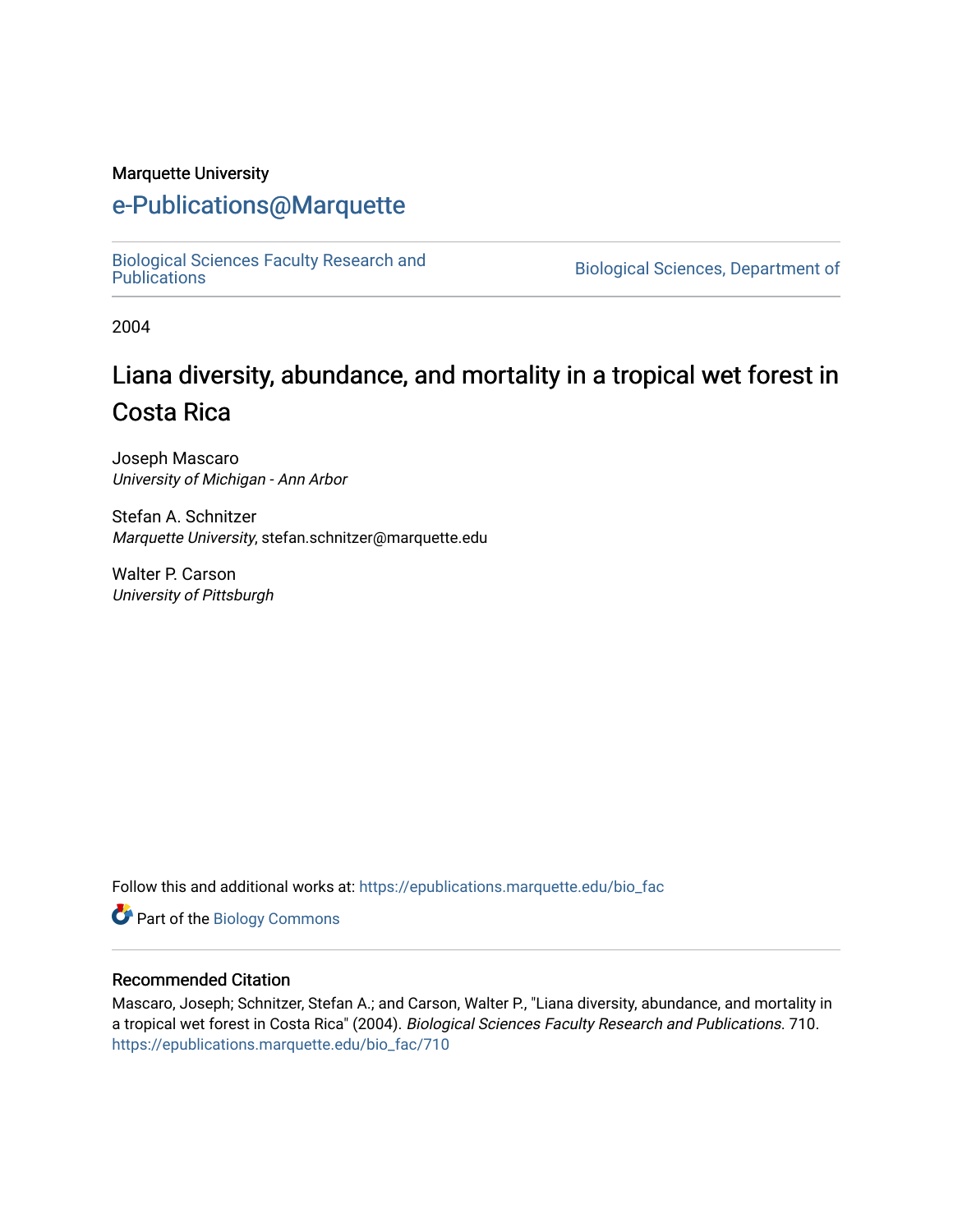**Marquette University**

# **e-Publications@Marquette**

## *Biology Faculty Research and Publications/College of Arts and Sciences*

*This paper is NOT THE PUBLISHED VERSION;* **but the author's final, peer-reviewed manuscript.** The published version may be accessed by following the link in the citation below.

*Forest Ecology and Management*, Vol. 190, No. 1 (2004): 3-14. [DOI.](https://dx.doi.org/10.1016/j.foreco.2003.10.002) This article is © Elsevier and permission has been granted for this version to appear in [e-Publications@Marquette.](http://epublications.marquette.edu/) Elsevier does not grant permission for this article to be further copied/distributed or hosted elsewhere without the express permission from Elsevier.

# Liana diversity, abundance, and mortality in a tropical wet forest in Costa Rica

[Joseph Mascaro](https://www.sciencedirect.com/science/article/pii/S0378112703004638?via%3Dihub#!) School of Natural Resources and Environment, University of Michigan, Ann Arbor, MI, [Stefan A. Schnitzer](https://www.sciencedirect.com/science/article/pii/S0378112703004638?via%3Dihub#!) Department of Biological Sciences, University of Wisconsin-Milwaukee, Milwaukee, WI [Walter P. Carson](https://www.sciencedirect.com/science/article/pii/S0378112703004638?via%3Dihub#!) Department of Biological Sciences, University of Pittsburgh, Pittsburgh, PA

## Abstract

Lianas can have a large impact on the diversity, structure, and dynamics of tropical forests, yet they remain essentially unknown even in some of the most intensely studied tropical forests, such as La Selva Biological Station in Costa Rica. We quantified the diversity, abundance, and mortality of lianas in primary and selectively logged forest at La Selva for over 3 years, from January 1999 until July 2002. We measured, identified, permanently marked, and mapped all lianas ≥1.3 m in length and 2 mm in diameter, whether climbing or freestanding, in nine, 24m×36 m (864 m<sup>2</sup>) plots. There were no significant differences in density, diversity, or mortality between primary forest and areas that were selectively logged approximately 50 years prior to our study. We found a mean density of 1493 lianas ha<sup>-1</sup> and a mean species richness of 23 species per 864 m<sup>2</sup> plot. Annual mortality was 9.4% over all size-classes, but was the highest for the smallest individuals (<2 cm in diameter). Annual mortality for larger individuals (≥5 cm) was much lower over the 3.5-year period (3.2% per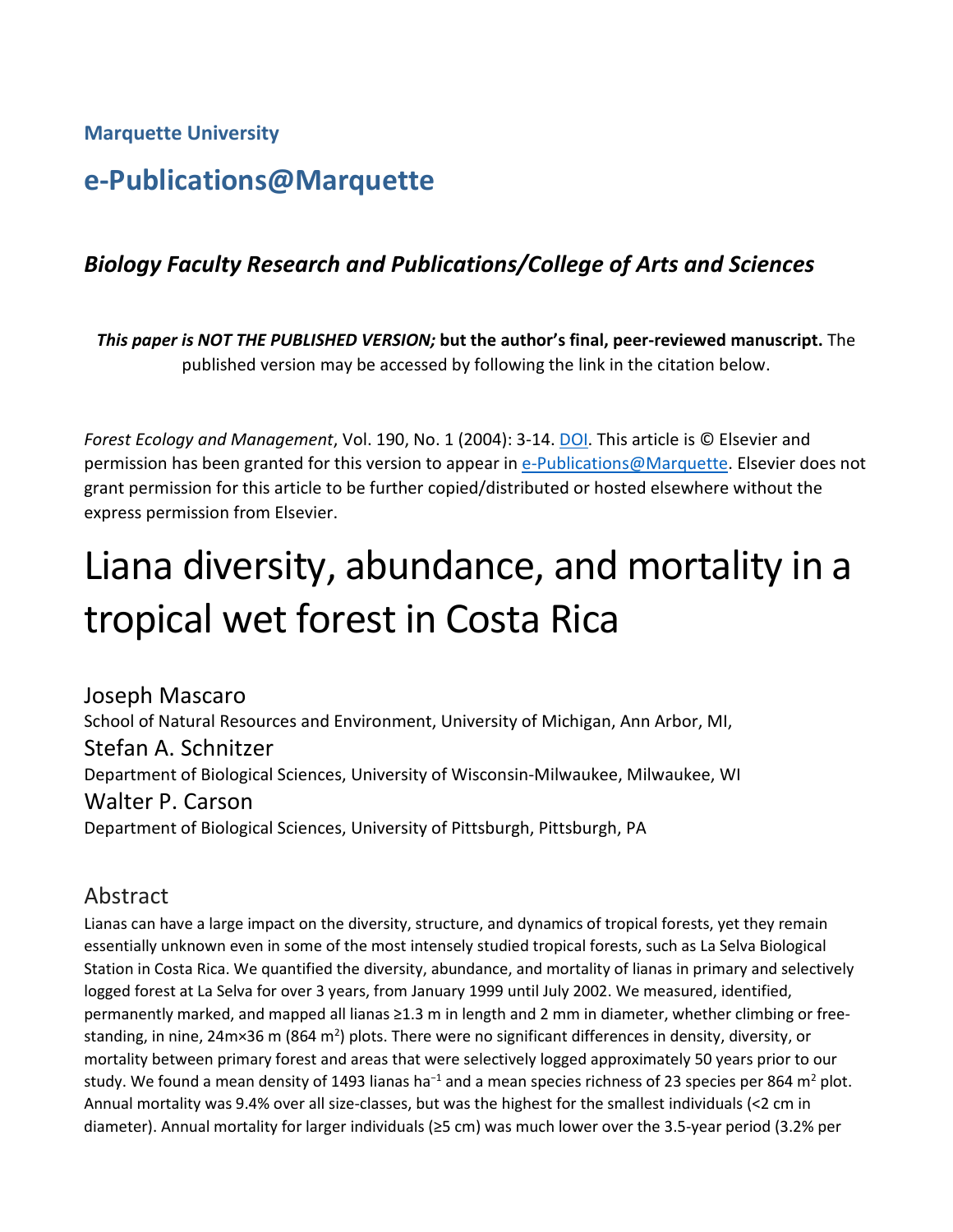year) and the five most abundant species suffered no mortality in this size-class. In contrast to many lowland neotropical forests, where Bignoniaceae and Fabaceae are reported to be the dominant liana families, at La Selva we found that Sapindaceae was the most speciose family and Dilleniaceae the most abundant. *Moutabea aculeata* (Polygalaceae) was the most abundant species, constituting approximately 17% of the individuals and having the lowest mortality of all 60 species. The 10 most abundant species at La Selva accounted for more than 60% of all individuals. Compared to other lowland sites in the neotropics, including other wet forests, the abundance and diversity of lianas at La Selva are very low.

## Keywords

Lianas, Species diversity, Demography, Tropical forest, La Selva, Costa Rica

## 1. Introduction

Lianas are an important component of tropical forests and are often cited as the most obvious physiognomic difference between temperate and tropical forests [\(Croat, 1978,](https://www.sciencedirect.com/science/article/pii/S0378112703004638?via%3Dihub#BIB6) [Putz and Mooney, 1991,](https://www.sciencedirect.com/science/article/pii/S0378112703004638?via%3Dihub#BIB31) [Richards, 1996,](https://www.sciencedirect.com/science/article/pii/S0378112703004638?via%3Dihub#BIB34) [Schnitzer and Bongers, 2002\)](https://www.sciencedirect.com/science/article/pii/S0378112703004638?via%3Dihub#BIB35). Lianas commonly compose up to 25% of the woody individuals and species in tropical forests, although in some forests they can constitute as much as 44% of the species [\(Gentry, 1991a,](https://www.sciencedirect.com/science/article/pii/S0378112703004638?via%3Dihub#BIB11) [Perez-Salicrup et al., 2001\)](https://www.sciencedirect.com/science/article/pii/S0378112703004638?via%3Dihub#BIB24). Lianas influence a number of important forest processes, including reducing tree growth and fecundity, increasing tree mortality, suppressing and altering gap-phase regeneration, and increasing canopy connectedness [\(Putz, 1984a,](https://www.sciencedirect.com/science/article/pii/S0378112703004638?via%3Dihub#BIB28) [Stevens, 1987,](https://www.sciencedirect.com/science/article/pii/S0378112703004638?via%3Dihub#BIB39) [Putz and Mooney, 1991,](https://www.sciencedirect.com/science/article/pii/S0378112703004638?via%3Dihub#BIB31) [Perez-Salicrup and](https://www.sciencedirect.com/science/article/pii/S0378112703004638?via%3Dihub#BIB23)  [Barker, 2000,](https://www.sciencedirect.com/science/article/pii/S0378112703004638?via%3Dihub#BIB23) [Schnitzer et al., 2000,](https://www.sciencedirect.com/science/article/pii/S0378112703004638?via%3Dihub#BIB37) [Schnitzer and Carson, 2001\)](https://www.sciencedirect.com/science/article/pii/S0378112703004638?via%3Dihub#BIB36). For example, at La Selva Biological Station in Costa Rica, [Clark and Clark \(1990\)](https://www.sciencedirect.com/science/article/pii/S0378112703004638?via%3Dihub#BIB3) found a significant negative correlation between the number of lianas in a tree's canopy and that tree's growth rate. Furthermore, they found that nearly 50% of those trees that were larger than 10 cm in diameter had lianas in their crowns. [Schnitzer et al. \(2000\)](https://www.sciencedirect.com/science/article/pii/S0378112703004638?via%3Dihub#BIB37) demonstrated that when abundant, lianas could impede tree regeneration in canopy gaps to such an extent that they essentially arrest gap-phase regeneration.

Lianas also play a role at the ecosystem level by contributing to the carbon budget of tropical forests, representing as much as 10% of fresh aboveground biomass [\(Putz, 1984a\)](https://www.sciencedirect.com/science/article/pii/S0378112703004638?via%3Dihub#BIB28). More importantly, when lianas become abundant they can reduce the amount of carbon sequestered by tropical forests (reviewed in [Schnitzer](https://www.sciencedirect.com/science/article/pii/S0378112703004638?via%3Dihub#BIB35)  [and Bongers, 2002\)](https://www.sciencedirect.com/science/article/pii/S0378112703004638?via%3Dihub#BIB35), which may have important ramifications for ecosystem function [\(Laurance et al., 2001,](https://www.sciencedirect.com/science/article/pii/S0378112703004638?via%3Dihub#BIB17) [Phillips et al., 2002\)](https://www.sciencedirect.com/science/article/pii/S0378112703004638?via%3Dihub#BIB26). Consequently, lianas play a large role in many aspects of tropical forest dynamics, and their importance may be increasing with global change [\(Phillips and Gentry, 1994,](https://www.sciencedirect.com/science/article/pii/S0378112703004638?via%3Dihub#BIB25) [Phillips et al., 2002\)](https://www.sciencedirect.com/science/article/pii/S0378112703004638?via%3Dihub#BIB26).

Although the study of lianas has increased dramatically in recent years (e.g., [DeWalt et al., 2000,](https://www.sciencedirect.com/science/article/pii/S0378112703004638?via%3Dihub#BIB8) [Gerwing and](https://www.sciencedirect.com/science/article/pii/S0378112703004638?via%3Dihub#BIB13)  [Farias, 2000,](https://www.sciencedirect.com/science/article/pii/S0378112703004638?via%3Dihub#BIB13) [Perez-Salicrup and Barker, 2000,](https://www.sciencedirect.com/science/article/pii/S0378112703004638?via%3Dihub#BIB23) [Schnitzer et al., 2000,](https://www.sciencedirect.com/science/article/pii/S0378112703004638?via%3Dihub#BIB37) [Horvitz and Koop, 2001,](https://www.sciencedirect.com/science/article/pii/S0378112703004638?via%3Dihub#BIB16) [Laurance et al.,](https://www.sciencedirect.com/science/article/pii/S0378112703004638?via%3Dihub#BIB17)  [2001,](https://www.sciencedirect.com/science/article/pii/S0378112703004638?via%3Dihub#BIB17) [Nabe-Nielsen, 2001,](https://www.sciencedirect.com/science/article/pii/S0378112703004638?via%3Dihub#BIB22) [Perez-Salicrup et al., 2001,](https://www.sciencedirect.com/science/article/pii/S0378112703004638?via%3Dihub#BIB24) [Schnitzer and Carson, 2001,](https://www.sciencedirect.com/science/article/pii/S0378112703004638?via%3Dihub#BIB36) [Burnham, 2002,](https://www.sciencedirect.com/science/article/pii/S0378112703004638?via%3Dihub#BIB1) [Phillips et al.,](https://www.sciencedirect.com/science/article/pii/S0378112703004638?via%3Dihub#BIB26)  [2002,](https://www.sciencedirect.com/science/article/pii/S0378112703004638?via%3Dihub#BIB26) [Schnitzer and Bongers, 2002\)](https://www.sciencedirect.com/science/article/pii/S0378112703004638?via%3Dihub#BIB35), the ecology of lianas in most forests is still poorly understood. For example, the forest at La Selva Biological Station in Costa Rica is one of the most intensely studied tropical sites in the world (se[e McDade et al., 1994\)](https://www.sciencedirect.com/science/article/pii/S0378112703004638?via%3Dihub#BIB21), with more than 100 species of lianas, which account for an estimated 6% of the floral richness and 15% of the primary forest canopy foliage [\(Hartshorn and Hammel, 1994,](https://www.sciencedirect.com/science/article/pii/S0378112703004638?via%3Dihub#BIB14) [Werner, 1985\)](https://www.sciencedirect.com/science/article/pii/S0378112703004638?via%3Dihub#BIB40). Yet aside from this cursory information, lianas remain essentially unstudied at La Selva [\(Clark, 1994;](https://www.sciencedirect.com/science/article/pii/S0378112703004638?via%3Dihub#BIB2) but see [DeWalt](https://www.sciencedirect.com/science/article/pii/S0378112703004638?via%3Dihub#BIB7)  [and Chave, 2004\)](https://www.sciencedirect.com/science/article/pii/S0378112703004638?via%3Dihub#BIB7). [Hartshorn and Hammel \(1994\)](https://www.sciencedirect.com/science/article/pii/S0378112703004638?via%3Dihub#BIB14) speculated that the number of liana species at La Selva may be on par with that of other forests, but that liana diversity only appears to be lower "because lianas are the growth-form most difficult to collect and still the most poorly known at La Selva". Furthermore, even basic information on liana communities, such as the relative abundance of species and their changes over time, remains largely unexplored. To fill this obvious gap in our understanding of the liana community, we established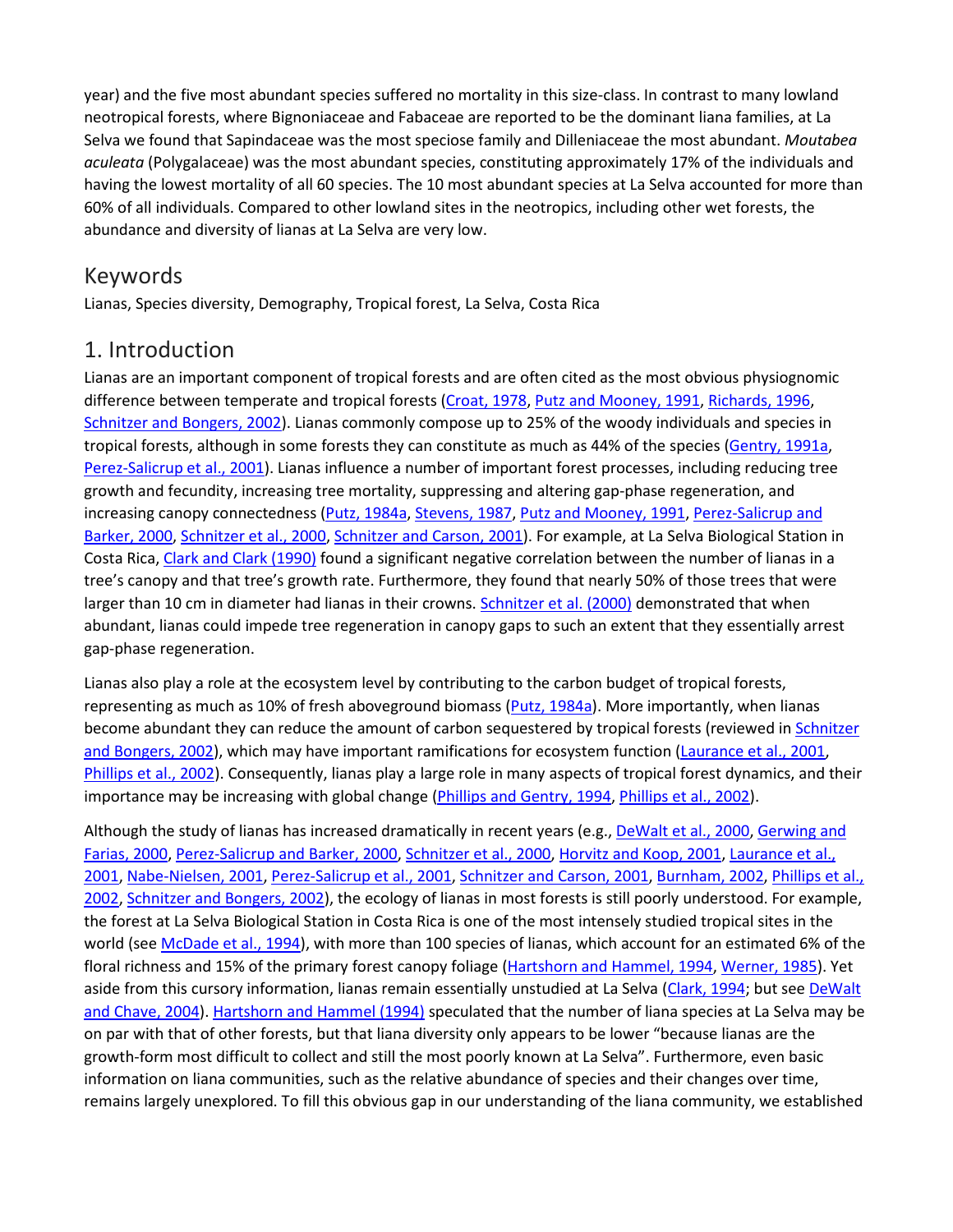permanent plots in both selectively logged and primary forests at La Selva and quantified the abundance, diversity, and mortality of lianas over a 3.5-year period.

## 2. Methods

#### 2.1. Study site

La Selva Biological Station in Costa Rica is a 1500+ ha forested reserve, located at the confluence of the Sarapiquí and Puerto Viejo rivers (10 26′N, 83 59′W; [McDade and Hartshorn, 1994\)](https://www.sciencedirect.com/science/article/pii/S0378112703004638?via%3Dihub#BIB20). The primary forest at La Selva dominates the property, with more than 800 ha that have remained free of major human disturbance for at least 1100 years. Slightly more than 100 ha of what was once primary forest were selectively logged in the 1940s and 1950s [\(Hartshorn and Hammel, 1994,](https://www.sciencedirect.com/science/article/pii/S0378112703004638?via%3Dihub#BIB14) [McDade and Hartshorn, 1994,](https://www.sciencedirect.com/science/article/pii/S0378112703004638?via%3Dihub#BIB20) R. Matlock, pers. commun.). The vegetation at La Selva is characterized as tropical wet forest in the Holdridge life zone system [\(Holdridge et al.,](https://www.sciencedirect.com/science/article/pii/S0378112703004638?via%3Dihub#BIB15)  [1971\)](https://www.sciencedirect.com/science/article/pii/S0378112703004638?via%3Dihub#BIB15). The region receives approximately 4000 mm of rainfall per year, with no month receiving less than 100 mm [\(McDade and Hartshorn, 1994\)](https://www.sciencedirect.com/science/article/pii/S0378112703004638?via%3Dihub#BIB20). The lava-derived ultisols are strongly acid and rich in organic matter [\(Sollins et al., 1994\)](https://www.sciencedirect.com/science/article/pii/S0378112703004638?via%3Dihub#BIB38), resulting in relatively fertile soils compared to those found in many other tropical forests [\(Powers and Lerdau, in review\)](https://www.sciencedirect.com/science/article/pii/S0378112703004638?via%3Dihub#BIB27). For more detailed information concerning the geology, climate, flora, and fauna of La Selva se[e McDade et al. \(1994\).](https://www.sciencedirect.com/science/article/pii/S0378112703004638?via%3Dihub#BIB21)

#### 2.2. Sampling procedures and analysis

We set up nine, 24m×36 m permanent plots (864 m<sup>2</sup>) in December 1998. Six of these plots were in primary forest and three were in selectively logged forest. We randomly selected the plots along three north–south trails, each plot >50 m from a trail. We omitted extremely steep slopes and floodplains, and thus most of our plots were on relatively flat, upland sites on residual soils. Plots were on average 375 m apart (range 200– 800 m). In January 1999, we measured all free-standing and climbing liana individuals (apparent genets) that were rooted within the plot and ≥0.2 cm in diameter and ≥1.3 m in length (from the roots). We identified all lianas to species, permanently marked them with aluminum tags, and measured their diameters 1.3 m along the stem from the roots. We also recorded the location of each liana on a detailed map of the plot in order to relocate individuals for subsequent measurements. In June and July 2002, we recensused the previously tagged lianas in each of the plots, but we did not measure new recruits. Gerardo Vega, a local taxonomist, verified all species identifications in the field using herbarium specimens at La Selva and Duke University. Voucher specimens are currently being collected and will be placed in the herbarium at La Selva. Nomenclature follows that found i[n McDade et al. \(1994\)](https://www.sciencedirect.com/science/article/pii/S0378112703004638?via%3Dihub#BIB21) and that used at the La Selva herbarium.

In our effort to understand the demography of the liana community at La Selva, we included in the census only truly independent lianas, i.e., those that were not connected above ground or obviously connected below ground to any other stem in the census. When a single liana individual had multiple vegetative offshoots connected to the main stem, we considered the multiple stems to be more analogous to the branches of a tree than independent individuals, and in this case we included only the largest diameter stem. We excluded all multiple vegetative offshoots of an apparent genet by following each stem down to the soil surface to verify that it was independently rooted. Once a liana stem became an independently rooted individual, however, we treated it as an apparent genet (methods follow those o[f Gentry,](https://www.sciencedirect.com/science/article/pii/S0378112703004638?via%3Dihub#BIB10) 1982, [DeWalt et al., 2000,](https://www.sciencedirect.com/science/article/pii/S0378112703004638?via%3Dihub#BIB8) [Nabe-Nielsen, 2001,](https://www.sciencedirect.com/science/article/pii/S0378112703004638?via%3Dihub#BIB22) [Perez-Salicrup et al., 2001,](https://www.sciencedirect.com/science/article/pii/S0378112703004638?via%3Dihub#BIB24) Schnitzer [and Carson, 2001,](https://www.sciencedirect.com/science/article/pii/S0378112703004638?via%3Dihub#BIB36) [Burnham, 2002\)](https://www.sciencedirect.com/science/article/pii/S0378112703004638?via%3Dihub#BIB1). By excluding ramets connected to parent stems, we likely underestimated the abundance and basal area of liana stems. Indeed, in a study in a liana-rich primary forest in French Guiana, Schnitzer et al. (unpublished manuscript) reported that excluding ramets that were still connected to the parent stem underestimated liana abundance and basal area by 14 and 19%, respectively.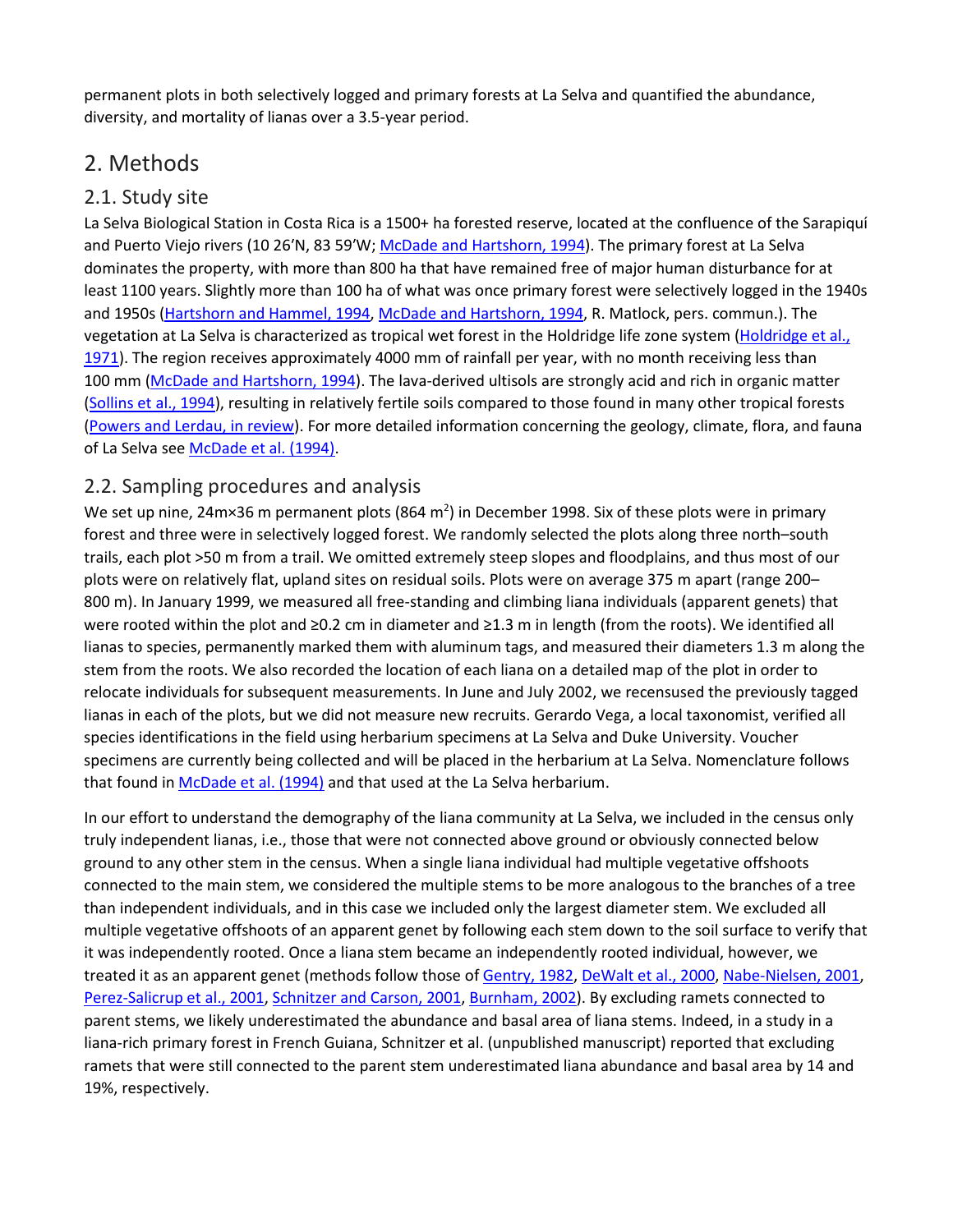We compared average liana density, species richness, Fisher's log series *α* (Fisher's *α*), and mortality among plots in primary and selectively logged forests using *t*-tests. We included Fisher's *α* as an index of diversity because it varies less with sample size than does species richness and thus facilitates comparisons between study sites [\(Magurran, 1988,](https://www.sciencedirect.com/science/article/pii/S0378112703004638?via%3Dihub#BIB19) [Leigh, 1999\)](https://www.sciencedirect.com/science/article/pii/S0378112703004638?via%3Dihub#BIB18). Fisher's *α*, however, becomes unpredictable at very low stem densities; thus, we only calculated Fisher's *α* for each of the plots [\(Table 1\)](https://www.sciencedirect.com/science/article/pii/S0378112703004638?via%3Dihub#TBL1) and for each of the size-classes with all the plots combined [\(Table 2\)](https://www.sciencedirect.com/science/article/pii/S0378112703004638?via%3Dihub#TBL2). We calculated annual mortality by dividing the total mortality by the length of the study (41 months). We calculated the importance value of each species as the mean of that species' relative abundance and relative basal area in each plot [\(Hartshorn and Hammel, 1994\)](https://www.sciencedirect.com/science/article/pii/S0378112703004638?via%3Dihub#BIB14). Because we did not climb into the canopy, we were unable to identify 11.7% of the individuals, even to morphospecies, so our estimates of diversity are somewhat conservative  $(Appendix A)$ . We included the unidentified lianas in the analyses of density and basal area.

| Plot location               | Number of                     | Number of            | Liana species                   | Fisher's   | % Mortality  |
|-----------------------------|-------------------------------|----------------------|---------------------------------|------------|--------------|
|                             | lianas (864 m <sup>-2</sup> ) | lianas (ha $^{-1}$ ) | richness (864 m <sup>-2</sup> ) | α          | (per year)   |
| <b>CC 400</b>               | 146                           | 1690                 | 25                              | 8.69       | 9.62         |
| CC 600                      | 179                           | 2072                 | 23                              | 7.02       | 12.26        |
| CC 1400                     | 114                           | 1319                 | 22                              | 8.12       | 7.96         |
| LOC 1550                    | 108                           | 1250                 | 20                              | 7.23       | 8.13         |
| LOC 1950                    | 109                           | 1262                 | 22                              | 8.32       | 8.86         |
| LOC 2150                    | 121                           | 1400                 | 25                              | 9.58       | 6.05         |
| SSA 1300                    | 147                           | 1701                 | 21                              | 6.71       | 11.35        |
| SSA 1500                    | 100                           | 1157                 | 25                              | 10.72      | 8.78         |
| SSA 1950                    | 137                           | 1586                 | 25                              | 8.97       | 11.54        |
| Plot means $(\pm$ S.E.)     | 129(8.5)                      | 1493 (97.9)          | 23(0.65)                        | 8.37       | 9.39(0.67)   |
|                             |                               |                      |                                 | (0.43)     |              |
| Primary forest mean (S.E.)  | 130 (11.4)                    | 1499 (132.3)         | 23 (0.79)                       | 8.16       | 8.81(0.84)   |
|                             |                               |                      |                                 | (0.39)     |              |
| Logged forest mean (S.E.)   | 128 (14.3)                    | 1481 (165.5)         | 24(1.33)                        | 8.80       | 10.56 (0.89) |
|                             |                               |                      |                                 | (1.16)     |              |
| T-test results: primary vs. | $P = 0.94$                    | $P = 0.94$           | $P = 0.63$                      | $P = 0.65$ | $P = 0.21$   |
| selectively logged forests  |                               |                      |                                 |            |              |

Table 1. Mean density, species richness, Fisher's *α*, and mortality of all climbing and standing lianas (apparent genets ≥0.2 cm DBH) for nine 24m×36 m (864 m<sup>2</sup>) plots in primary and selectively logged forests at La Selvaª

aThe CC and LOC plots were located in the primary forest and the SSA plots were in the selectively logged forest. There were no significant differences between the primary and selectively logged forest for liana abundance, species richness, or mortality.

Table 2. Mean density, species richness, Fisher's *α*, and annual mortality of all lianas across a range of diameter size-classes<sup>a</sup>

| Liana size- | Mean number                    | Total number             | Mean species                   | <b>Total species</b>     | Fisher's $\alpha$        | % Mortality       |
|-------------|--------------------------------|--------------------------|--------------------------------|--------------------------|--------------------------|-------------------|
| class (cm)  | of lianas                      | of lianas                | richness                       | richness                 | $(0.78 \text{ ha}^{-1})$ | (per year) $(\pm$ |
|             | $(864 \text{ m}^{-2})$ ( $\pm$ | $(0.78 \text{ ha}^{-1})$ | $(864 \text{ m}^{-2})$ ( $\pm$ | $(0.78 \text{ ha}^{-1})$ |                          | S.E.              |
|             | S.E.                           |                          | S.E.                           |                          |                          |                   |
| $0.2 - 1$   | 61.6(10.3)                     | 555                      | 16.2(0.9)                      | 46                       | 11.9                     | 13.3(0.8)         |
| $1 - 2$     | 29.4(3.0)                      | 265                      | 12.7(0.6)                      | 42                       | 14.1                     | 7.2(0.9)          |
| $2 - 3$     | 15.1(1.0)                      | 136                      | 8.9(0.5)                       | 30                       | 11.9                     | 4.0(0.9)          |
| $3 - 4$     | 8.3(1.2)                       | 75                       | 5.9(0.6)                       | 18                       | 7.5                      | 8.2(1.3)          |
| $4 - 5$     | 5.3(0.9)                       | 48                       | 3.3(0.5)                       | 13                       | 5.9                      | 3.0(1.3)          |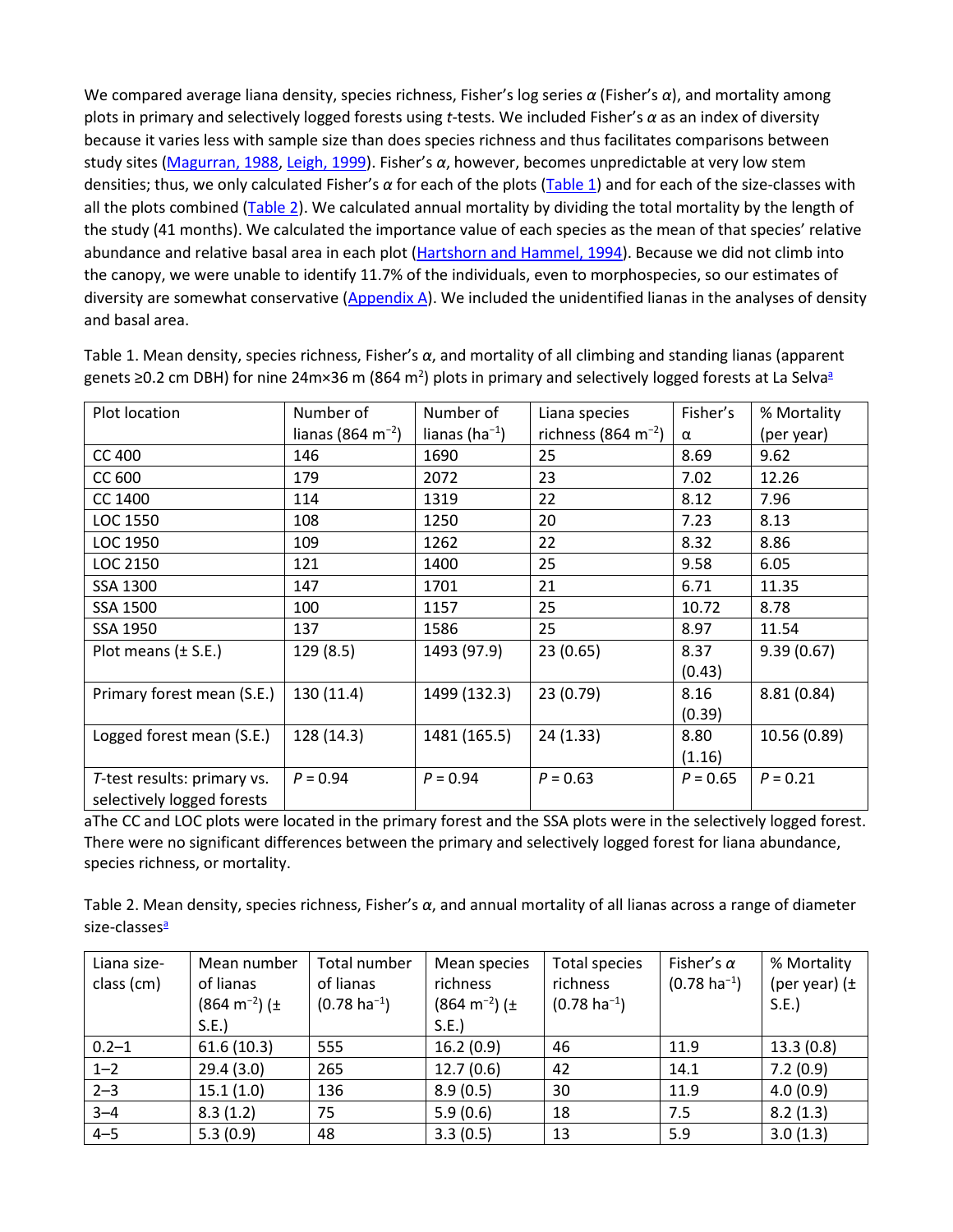| $5 - 6$       | 3.0(0.3)  | 24   | 2.5(0.3) | 11 | 7.9       | 3.2(1.5)  |
|---------------|-----------|------|----------|----|-----------|-----------|
| $6 - 7$       | 2.3(0.3)  | 14   | 2.3(0.3) | 8  | 7.8       | 0.0(0.0)  |
| $7 - 8$       | 2.1(0.5)  | 15   | 1.9(0.4) | 6  | 3.7       | 2.1(1.8)  |
| $8 - 9$       | 1.8(0.3)  | 11   | 1.5(0.2) |    | 8.3       | 2.4(2.0)  |
| $9 - 10$      | 1.0(0.0)  | 4    | 1.0(0.0) | 4  |           | 7.3(4.9)  |
| $10+$         | 2.0(0.4)  | 14   | 1.6(0.4) |    | 5.6       | 4.2(3.7)  |
| Plot mean     | 129 (8.5) |      | 23(0.7)  |    | 8.37(0.4) | 9.39(0.7) |
| Total for all |           | 1161 |          | 60 | 13.4      | 9.39      |
| individuals   |           |      |          |    |           |           |

aWe present the mean of all nine 24m×36m (864m<sup>2</sup>) plots as well as the total numbers based on all plots combined (0.78ha). Fisher's *α* is based on the total number of individuals in the census in order to increase the sample size. Fisher's *α* for the 9–10cm size-class was omitted from the analyses because the sample size (*n*=4) was too low for an accurate calculation.

#### 3. Results

We found a total of 1161 free-standing and climbing lianas ≥0.2 cm diameter in the nine plots (0.78 ha), representing 60 species, 40 genera, and 28 families [\(Appendix A\)](https://www.sciencedirect.com/science/article/pii/S0378112703004638?via%3Dihub#APP1). The most diverse families in terms of the number of species were the Sapindaceae (7), Bignoniaceae (6), and Dilleniaceae (4). The Dilleniaceae was represented by 233 individuals, followed by Polygalaceae (198), Bignoniaceae (135), and Sapindaceae (118). The Polygalaceae, however, was represented by only one species, *Moutabea aculeata*, which was considerably more abundant than any other species of liana at La Selva. The overall density of lianas averaged 1493 individuals ha<sup>−1</sup> and ranged from 1157 to 2072 ha<sup>-1</sup> [\(Table 1\)](https://www.sciencedirect.com/science/article/pii/S0378112703004638?via%3Dihub#TBL1). Species richness averaged 23 species per 864 m<sup>2</sup> plot and ranged from 20 to 25. Nevertheless, the species accumulation curve rose steeply for the first four plots and then began to level off, indicating that our sample size was sufficient to include the majority of species occurring at La Selva [\(Fig. 1\)](https://www.sciencedirect.com/science/article/pii/S0378112703004638?via%3Dihub#FIG1). Fourteen species (23%) in this census were represented by only one individual.



Fig. 1. Liana species accumulation curve based on nine 864  $m<sup>2</sup>$  plots at La Selva Biological Station. Each point represents the mean number of species found with the addition of each additional plot. Plot order was randomly selected 100 times using the software EstimateS [\(Colwell, 2000\)](https://www.sciencedirect.com/science/article/pii/S0378112703004638?via%3Dihub#BIB4). Error bars represent ±1 S.D.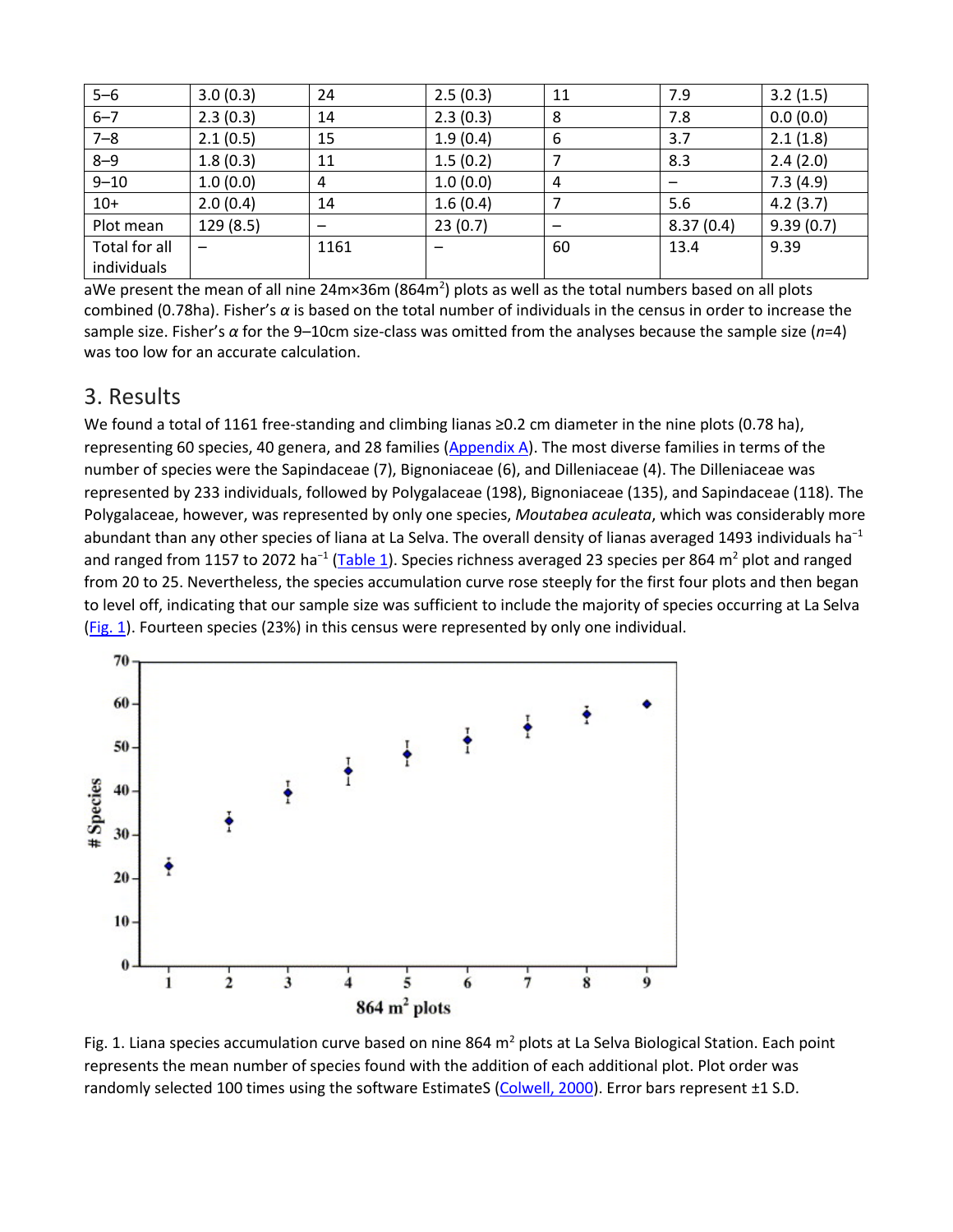Liana density, species diversity (species richness and Fisher's *α*), and mortality did not differ significantly between primary and selectively logged forest [\(Table 1\)](https://www.sciencedirect.com/science/article/pii/S0378112703004638?via%3Dihub#TBL1); consequently, we treated all nine plots as replicates for subsequent analyses. Liana density and species richness decreased predictably with increasing size-class, but Fisher's *α* remained relatively constant among the lower size-classes [\(Table 2\)](https://www.sciencedirect.com/science/article/pii/S0378112703004638?via%3Dihub#TBL2). Fisher's *α* for the size-classes was nearly identical to the mean Fisher's *α* of the plots (8.44±1.0 vs. 8.37±0.4, respectively[; Table 2\)](https://www.sciencedirect.com/science/article/pii/S0378112703004638?via%3Dihub#TBL2). Approximately 26% of liana individuals in the census died during the 3.5-year measurement interval, indicating a mean annual mortality of 9.4% [\(Table 2\)](https://www.sciencedirect.com/science/article/pii/S0378112703004638?via%3Dihub#TBL2). Most mortality was concentrated in the smallest size-classes and there was very little mortality for individuals ≥5 cm diameter [\(Fig. 2;](https://www.sciencedirect.com/science/article/pii/S0378112703004638?via%3Dihub#FIG2) [Table 2](https://www.sciencedirect.com/science/article/pii/S0378112703004638?via%3Dihub#TBL2)). Indeed, no individuals ≥5.0 cm diameter for the five most abundant species died during the study period. *M. aculeata*, the most abundant species in the census, suffered relatively little mortality over all the size-classes and had the lowest mortality of all 60 species.



Fig. 2. Size distribution of all lianas in the nine 24m×36 m plots (0.78 ha) at La Selva Biological Station, Costa Rica. The bottom, unshaded portion of the bar represents the living individuals and the top, shaded portion represents the individuals that died during the 41-month study period.

The five most common species (*M. aculeata*, *Davilla nitida*, *Paragonia pyramidata*, *Paullinia echinocarpa*, *Doliocarpus dentatus*) accounted for nearly 45% of all individuals in the census, while the 10 most common species accounted for over 60% of the individuals [\(Table 3\)](https://www.sciencedirect.com/science/article/pii/S0378112703004638?via%3Dihub#TBL3). *M. aculeata* was by far the dominant species in terms of abundance, constituting an average 17.5% of the individuals and 14.8% of the total basal area per plot [\(Table 3\)](https://www.sciencedirect.com/science/article/pii/S0378112703004638?via%3Dihub#TBL3). This species was present in each of the nine plots, averaging 255 (±47 S.E.) individuals per plot. The relative abundance of *M. aculeata*, however, was highly variable, ranging from 2.2 to 30.6% of the liana stems per plot. The second most common liana, *D. nitida* averaged only 118 (±61 S.E.) individuals per plot, but composed a greater percentage of total basal area than did *M. aculeata* (15.7 vs. 14.8%, respectively; [Table 3\)](https://www.sciencedirect.com/science/article/pii/S0378112703004638?via%3Dihub#TBL3).

Table 3. The most abundant liana species (apparent genets including both climbing and standing individuals ≥0.2 cm DBH) according to density and basal ar[ea](https://www.sciencedirect.com/science/article/pii/S0378112703004638?via%3Dihub#TBLFN3) (BA), arranged in order of decreasing abundance<sup>a</sup>

| <b>Species</b> | Total number             | Mean                 | Mean relative    | Mean BA              | Mean         | Importance |
|----------------|--------------------------|----------------------|------------------|----------------------|--------------|------------|
|                | of lianas                | number of            | abundance $(\pm$ | $(cm2)$ of           | relative BA  | value      |
|                | $(0.78 \text{ ha}^{-1})$ | lianas (ha $^{-1}$ ) | S.E.             | lianas (ha $^{-1}$ ) | $(\pm$ S.E.) |            |
|                |                          | $(\pm$ S.E.)         |                  | $(\pm$ S.E.)         |              |            |
| M. aculeata    | 198                      | 255(47)              | 17.1(3.1)        | 1175 (253)           | 14.8(3.7)    | 16.1       |
| D. nitida      | 92                       | 118(61)              | 7.1(2.9)         | 1530 (614)           | 15.7(6.0)    | 11.4       |
| P. pyramidata  | 85                       | 109(23)              | 7.7(1.8)         | 207(56)              | 2.3(0.7)     | 5.0        |
| D. dentatus    | 70                       | 90(41)               | 5.6(2.4)         | 1064 (345)           | 12.0(4.5)    | 8.8        |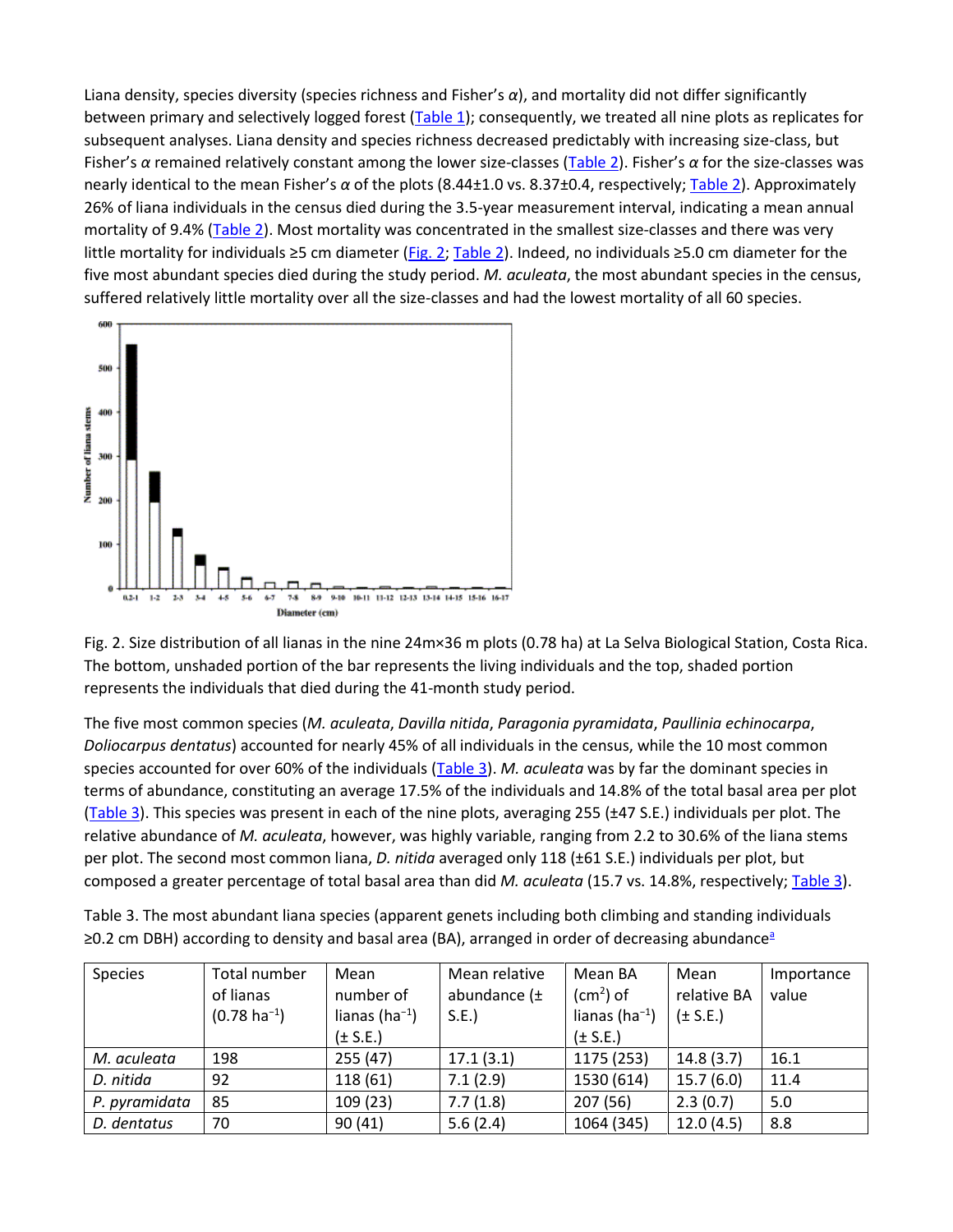| P. granatensis     | 70   | 90(25)  | 6.2(1.7) | 581 (230) | 6.1(2.1) | $6.2$ |
|--------------------|------|---------|----------|-----------|----------|-------|
| H. scandens        | 49   | 63 (20) | 4.8(1.6) | 381 (120) | 4.6(1.4) | 4.7   |
| <b>Forsteronia</b> | 45   | 58 (26) | 3.8(1.6) | 94 (67)   | 0.9(0.6) | 2.3   |
| sp.                |      |         |          |           |          |       |
| М.                 | 40   | 51(14)  | 3.3(0.7) | 441 (165) | 4.7(1.7) | 4.0   |
| hyacinthina        |      |         |          |           |          |       |
| S.                 | 38   | 49 (14) | 3.7(1.2) | 30(12)    | 0.3(0.1) | 2.0   |
| domingensis        |      |         |          |           |          |       |
| D. coriaceus       | 36   | 46 (14) | 3.0(0.8) | 467 (278) | 5.4(3.1) | 4.2   |
| Davilla sp.        | 35   | 45 (44) | 2.2(2.1) | 370 (357) | 3.0(2.9) | 2.6   |
| P. fuscescens      | 24   | 31(12)  | 2.2(1.0) | 288 (138) | 2.6(1.2) | 2.4   |
| P. pinnata         | 20   | 26(11)  | 1.6(0.7) | 364 (203) | 4.1(2.2) | 2.9   |
| Subtotal top       | 723  | 930     | 62.7     | 6661      | 73.0     | 65.9  |
| 10 species         |      |         |          |           |          |       |
| Total for all      | 1161 | 1493    | 100.0    | 9027      | 100.0    | 100.0 |
| individuals        |      |         |          |           |          |       |

aMean relative abundance and basal area were calculated by dividing the abundance or basal of the focal species per plot by the abundance or basal area of all the individuals in the plot, respectively, and then taking the average of the plots. We calculated importance values as the average of mean relative density and relative basal area.

We found an average abundance of 340 liana individuals ≥2.5 cm diameter ha<sup>-1</sup>, a common size-class cut-off point in other liana studies (e.g., [Gentry, 1982,](https://www.sciencedirect.com/science/article/pii/S0378112703004638?via%3Dihub#BIB10) [Gentry, 1991a,](https://www.sciencedirect.com/science/article/pii/S0378112703004638?via%3Dihub#BIB11) [Gentry, 1991b\)](https://www.sciencedirect.com/science/article/pii/S0378112703004638?via%3Dihub#BIB12). The 10 most abundant species ≥2.5 cm diameter accounted for approximately 75% of the total stem density and basal area [\(Table 4\)](https://www.sciencedirect.com/science/article/pii/S0378112703004638?via%3Dihub#TBL4). Only 36 species (57%), however, were present in this larger size-class. *M. aculeata* retained its dominance in this sizeclass (87 stems), and *D. nitida* again had the highest overall basal area (1485 cm<sup>2</sup>; [Table 4\)](https://www.sciencedirect.com/science/article/pii/S0378112703004638?via%3Dihub#TBL4).

Table 4. Most abundant liana species (apparent genets including both climbing and standing individuals ≥2.5 cm DBH) according to density and basal ar[ea](https://www.sciencedirect.com/science/article/pii/S0378112703004638?via%3Dihub#TBLFN4) (BA), arranged in order of decreasing abundance<sup>a</sup>

| <b>Species</b> | Total number             | Mean                 | Mean relative    | Mean BA              | Mean         | Importance |
|----------------|--------------------------|----------------------|------------------|----------------------|--------------|------------|
|                | of lianas                | number of            | abundance $(\pm$ | $(cm2)$ of           | relative BA  | value      |
|                | $(0.78 \text{ ha}^{-1})$ | lianas (ha $^{-1}$ ) | S.E.             | lianas (ha $^{-1}$ ) | $(\pm$ S.E.) |            |
|                |                          | $(\pm$ S.E.)         |                  | $(\pm$ S.E.)         |              |            |
| M. aculeata    | 47                       | 87 (19)              | 18.2(4.1)        | 877 (220)            | 13.5(3.9)    | 17.5       |
| D. nitida      | 25                       | 46 (15)              | 9.4(3.1)         | 1485 (615)           | 17.4(6.9)    | 14.4       |
| D. dentatus    | 22                       | 41 (12)              | 9.1(2.9)         | 1015 (332)           | 13.5(5.3)    | 12.0       |
| P. granatensis | 22                       | 41 (15)              | 7.7(2.5)         | 503 (227)            | 5.9(2.2)     | 7.7        |
| М.             | 21                       | 39(11)               | 7.8(2.4)         | 396 (153)            | 4.8(1.9)     | 6.8        |
| hyacinthina    |                          |                      |                  |                      |              |            |
| H. scandens    | 20                       | 37(13)               | 7.5(2.6)         | 326 (103)            | 4.5(1.4)     | 6.6        |
| P. fuscescens  | 13                       | 24(13)               | 4.4(2.0)         | 263 (135)            | 2.6(1.3)     | 3.8        |
| P. pyramidata  | 10                       | 19(6)                | 3.9(1.4)         | 141 (50)             | 1.8(0.7)     | 3.0        |
| P. pinnata     | 9                        | 17(8)                | 3.8(2.1)         | 338 (197)            | 4.4(2.5)     | 4.4        |
| D. coriaceus   | 6                        | 11(7)                | 2.5(1.6)         | 427 (278)            | 5.5(3.5)     | 4.1        |
| Davilla sp.    | $\overline{3}$           | 6(4)                 | 1.0(0.8)         | 354 (341)            | 3.1(3.0)     | 2.1        |
| Subtotal top   | 195                      | 251                  | 74.2             | 5984                 | 75.2         | 74.0       |
| 10 species     |                          |                      |                  |                      |              |            |
| Total for all  | 264                      | 340                  | 100.0            | 7874                 | 100.0        | 100.0      |
| individuals    |                          |                      |                  |                      |              |            |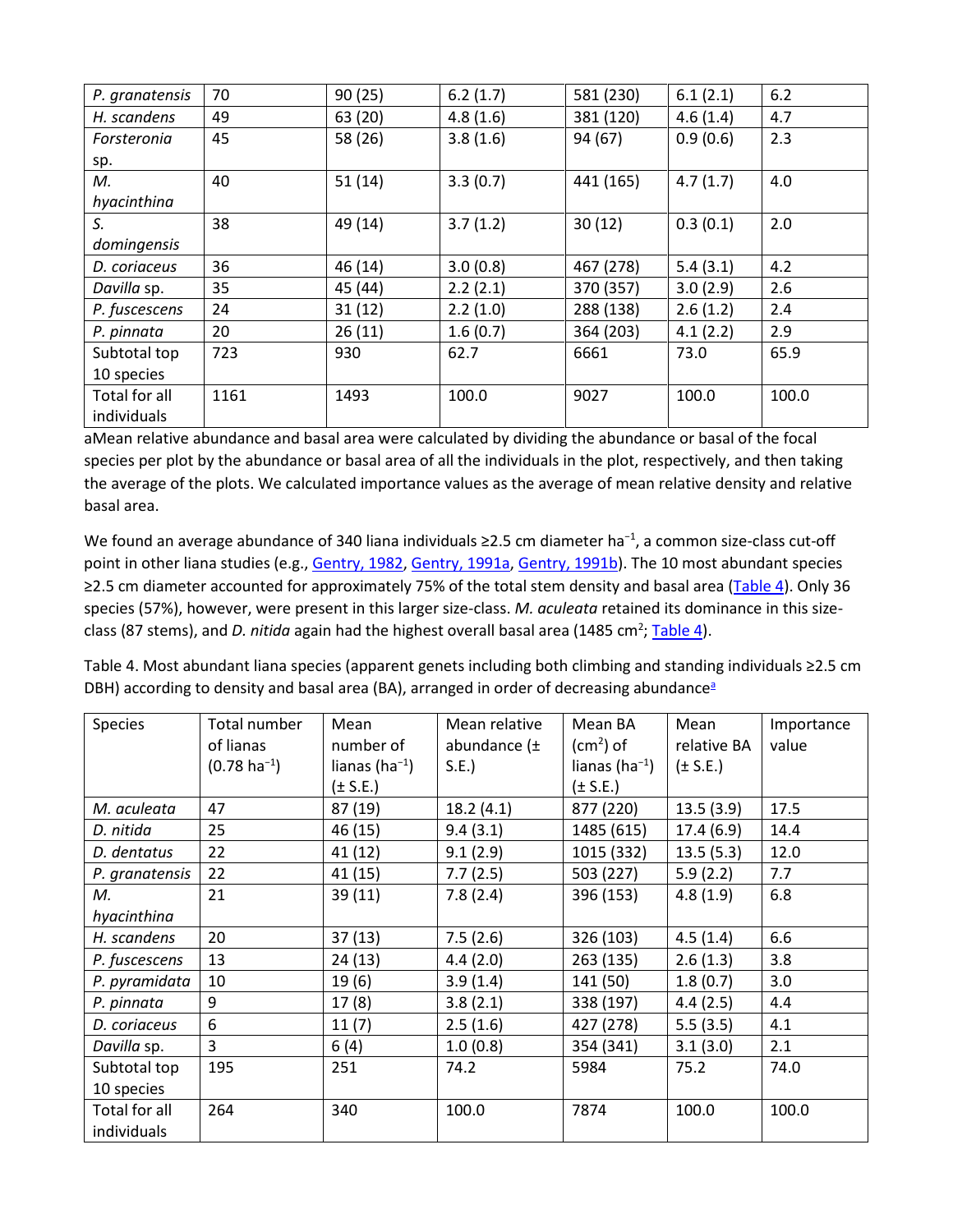aMean relative abundance and basal area were calculated by dividing the abundance or basal of the focal species per plot by the abundance or basal area of all the individuals in the plot, respectively, and then taking the average of the plots. We calculated importance values as the average of mean relative density and relative basal area.

#### 4. Discussion

Previous surveys of the flora of La Selva recorded 107 species of lianas, including one gymnosperm (*Gnetum*), one aroid (*Heteropsis*), one palm (*Desmoncus*), and one bamboo (*Elytrostachys*) [\(Hartshorn and Hammel, 1994\)](https://www.sciencedirect.com/science/article/pii/S0378112703004638?via%3Dihub#BIB14). These authors reported that Bignoniaceae and Fabaceae were the most speciose families for lianas at La Selva and for much of the lowland neotropics (see also [Gentry, 1982,](https://www.sciencedirect.com/science/article/pii/S0378112703004638?via%3Dihub#BIB10) [Gentry, 1991a\)](https://www.sciencedirect.com/science/article/pii/S0378112703004638?via%3Dihub#BIB11). Data to support this view were based largely on 0.1 ha samples of lianas ≥2.5 cm in diameter [\(Gentry, 1982\)](https://www.sciencedirect.com/science/article/pii/S0378112703004638?via%3Dihub#BIB10). Restricting our data set to 0.1 ha areas and including only lianas ≥2.5 cm diameter, the species richness of Bignoniaceae dropped to third, behind Sapindaceae and Dilleniaceae, and the abundance of Bignoniaceae also remained third. The Fabaceae were poorly represented regardless of size-class, in both number of species (3) and individuals (12; [Appendix A\)](https://www.sciencedirect.com/science/article/pii/S0378112703004638?via%3Dihub#APP1). Consequently, we suggest that the Bignoniaceae and particularly the Fabaceae families may be much less important in the La Selva liana community than had been previously thought. Interestingly, our census found all four species of Dilleniaceae known to occur at La Selva to be relatively common [\(Table 3,](https://www.sciencedirect.com/science/article/pii/S0378112703004638?via%3Dihub#TBL3) [Table 4;](https://www.sciencedirect.com/science/article/pii/S0378112703004638?via%3Dihub#TBL4) [Appendix A\)](https://www.sciencedirect.com/science/article/pii/S0378112703004638?via%3Dihub#APP1). The abundance of bird-dispersed Dilleniaceae over mostly wind-dispersed Bignoniaceae should not be surprising, however, considering the greater importance of animal dispersal for lianas in wetter forests [\(Gentry,](https://www.sciencedirect.com/science/article/pii/S0378112703004638?via%3Dihub#BIB10)  [1982,](https://www.sciencedirect.com/science/article/pii/S0378112703004638?via%3Dihub#BIB10) [Gentry, 1991b\)](https://www.sciencedirect.com/science/article/pii/S0378112703004638?via%3Dihub#BIB12).

The "king" of the liana community at La Selva (sens[u Burnham, 2002\)](https://www.sciencedirect.com/science/article/pii/S0378112703004638?via%3Dihub#BIB1) was clearly *M. aculeata* (Polygalaceae), constituting 17% of all individuals. Other studies have also reported strong dominance in the local liana community, but none have been as abundant as *M. aculeata* [\(DeWalt et al., 2000,](https://www.sciencedirect.com/science/article/pii/S0378112703004638?via%3Dihub#BIB8) [Nabe-Nielsen, 2001,](https://www.sciencedirect.com/science/article/pii/S0378112703004638?via%3Dihub#BIB22) [Burnham, 2002\)](https://www.sciencedirect.com/science/article/pii/S0378112703004638?via%3Dihub#BIB1). For example, [DeWalt et al. \(2000\)](https://www.sciencedirect.com/science/article/pii/S0378112703004638?via%3Dihub#BIB8) found that *Maripa panamensis* (Convolvulaceae) composed approximately 11% of the liana stems and was found in all stands in secondary and primary forests in Panama. Similarly, in Ecuador, [Burnham \(2002\)](https://www.sciencedirect.com/science/article/pii/S0378112703004638?via%3Dihub#BIB1) reported that the most dominant liana, *Machaerium cuspidatum* (Fabaceae), represented approximately 11% of the liana stems (see also [Nabe-Nielsen, 2001\)](https://www.sciencedirect.com/science/article/pii/S0378112703004638?via%3Dihub#BIB22). The most common tree at La Selva, *Pentaclethra macroloba*, has a relative density of 12% among trees in primary forest [\(Hartshorn](https://www.sciencedirect.com/science/article/pii/S0378112703004638?via%3Dihub#BIB14)  [and Hammel, 1994\)](https://www.sciencedirect.com/science/article/pii/S0378112703004638?via%3Dihub#BIB14). The importance value of *P. macroloba* was higher (17–23%), due to its extremely high relative basal area [\(Hartshorn and Hammel, 1994\)](https://www.sciencedirect.com/science/article/pii/S0378112703004638?via%3Dihub#BIB14). *M. aculeata* is comparable in its importance to the liana community (16.1 and 17.5% for lianas ≥0.2 and 2.5 diameter, respectively) to that of *P. macroloba* to the tree community [\(Table 3,](https://www.sciencedirect.com/science/article/pii/S0378112703004638?via%3Dihub#TBL3) [Table 4\)](https://www.sciencedirect.com/science/article/pii/S0378112703004638?via%3Dihub#TBL4). The success of *M. aculeata* may be attributed to its relatively low rate of mortality, especially at the smaller size-classes. We are currently testing this hypothesis at La Selva, paying particular attention to the common species. Several species of liana at La Selva (*P. pyramidata*, *Forsteronia* sp., *Smilax domingensis*) had relatively high mean densities, while contributing very little to basal area due to their relatively small stems [\(Table 3,](https://www.sciencedirect.com/science/article/pii/S0378112703004638?via%3Dihub#TBL3) [Table 4\)](https://www.sciencedirect.com/science/article/pii/S0378112703004638?via%3Dihub#TBL4). The relative density of *P. pyramidata*, for example, dropped by 50% when stems <2.5 cm diameter were excluded and, unlike the other common lianas, it suffered *higher* mortality above 2.5 cm diameter.

Liana mortality was fairly high among all species, averaging 9.4% per plot per year over the 3.5-year period. Because of the paucity of long-term studies on liana communities, however, there are few data for comparison with other sites. In a 9-year study on the growth and mortality of 15 species of lianas on Barro Colorado Island, Panama (BCI; *n*=189), [Putz \(1990\)](https://www.sciencedirect.com/science/article/pii/S0378112703004638?via%3Dihub#BIB30) reported a much lower rate of annual genet mortality at 0.27% for lianas >0.44 cm diameter. The majority of the mortality in our study was primarily in the smallest size-class [\(Fig. 2,](https://www.sciencedirect.com/science/article/pii/S0378112703004638?via%3Dihub#FIG2) [Table 2\)](https://www.sciencedirect.com/science/article/pii/S0378112703004638?via%3Dihub#TBL2), which is consistent with studies of other woody plants [\(Clark, 1994\)](https://www.sciencedirect.com/science/article/pii/S0378112703004638?via%3Dihub#BIB2). Mortality dropped to almost 3.2% when lianas reached a size of 4 cm in diameter  $(Fig. 2, Table 2)$  $(Fig. 2, Table 2)$ . Consequently, the extremely high rate of liana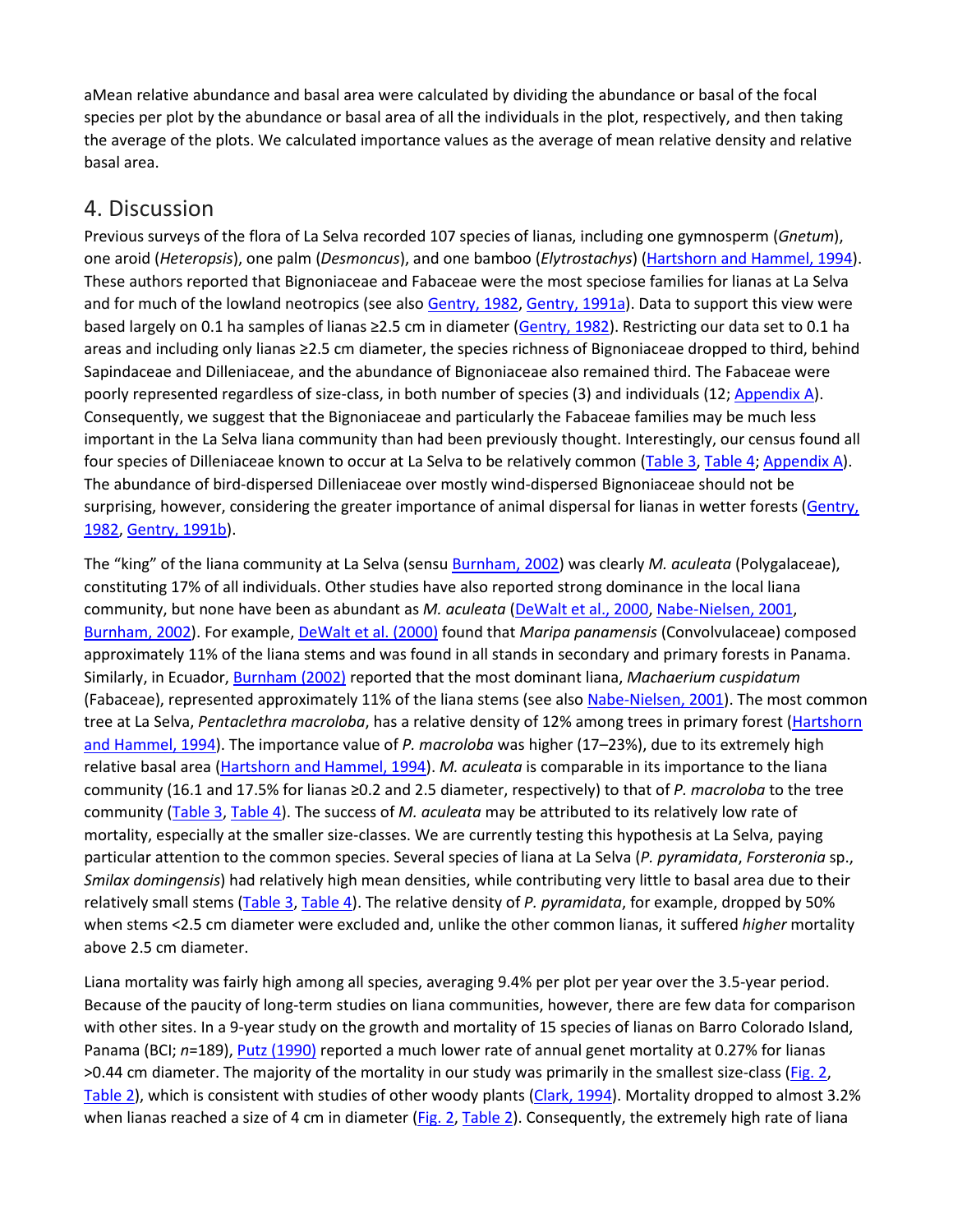mortality in our study was likely due to our inclusion of the very small size-classes. It is also possible that mortality was unusually high between 1999 and 2002 due to the 1998 ENSO event, inflating our per year estimates. We are continuing to monitor the lianas at La Selva to improve our estimates of annual liana mortality, recruitment, and growth.

The lack of statistical differences in liana abundance, diversity, and mortality between primary and selectively logged forests was not surprising, considering that the selectively logged portions were not harvested for more than 50 years. This is ample time to assume the physiognomy of a primary forest, especially considering the logging was probably light. Indeed, on Barro Colorado Nature Monument, in Panama, [DeWalt et al. \(2000\)](https://www.sciencedirect.com/science/article/pii/S0378112703004638?via%3Dihub#BIB8) reported that the number of lianas in forests that were 70 and 100 years old was indistinguishable from that of primary forests (>500 years old). At Pasoh Forest Reserve in Peninsular Malaysia, [Gardette \(1996\)](https://www.sciencedirect.com/science/article/pii/S0378112703004638?via%3Dihub#BIB9) found similar liana density and species richness in previously primary forest that was selectively logged 40 years earlier and had the lianas cut prior to logging.

#### 4.1. Comparisons with other neotropical forest sites

Liana communities can be extremely variable throughout the tropics [\(Putz, 1984a,](https://www.sciencedirect.com/science/article/pii/S0378112703004638?via%3Dihub#BIB28) [Gentry, 1991a,](https://www.sciencedirect.com/science/article/pii/S0378112703004638?via%3Dihub#BIB11) DeWalt et al., [2000,](https://www.sciencedirect.com/science/article/pii/S0378112703004638?via%3Dihub#BIB8) [Gerwing and Farias, 2000,](https://www.sciencedirect.com/science/article/pii/S0378112703004638?via%3Dihub#BIB13) [Schnitzer et al., 2000,](https://www.sciencedirect.com/science/article/pii/S0378112703004638?via%3Dihub#BIB37) [Nabe-Nielsen, 2001,](https://www.sciencedirect.com/science/article/pii/S0378112703004638?via%3Dihub#BIB22) [Perez-Salicrup et al., 2001,](https://www.sciencedirect.com/science/article/pii/S0378112703004638?via%3Dihub#BIB24) [Burnham,](https://www.sciencedirect.com/science/article/pii/S0378112703004638?via%3Dihub#BIB1)  [2002,](https://www.sciencedirect.com/science/article/pii/S0378112703004638?via%3Dihub#BIB1) [Schnitzer and Bongers, 2002\)](https://www.sciencedirect.com/science/article/pii/S0378112703004638?via%3Dihub#BIB35). The highest diversity of lianas recorded in any comparable study comes from Yasuní National Park in Ecuador, where 311 species (≥1 cm diameter) were found in a total of twelve 0.2 ha plots [\(Burnham, 2002\)](https://www.sciencedirect.com/science/article/pii/S0378112703004638?via%3Dihub#BIB1). Liana density at Yasuní (1812 individuals ha<sup>−1</sup>), was more than twice as high as our estimate of 816 lianas ha<sup>-1</sup> (≥1 cm diameter) for La Selva [\(Table 2\)](https://www.sciencedirect.com/science/article/pii/S0378112703004638?via%3Dihub#TBL2). Considerably higher density and diversity of lianas were also found in the eastern Brazilian Amazon, where 78 morphospecies (>2 m tall) were found in a sample area totaling only 0.30 ha [\(Gerwing and Farias, 2000\)](https://www.sciencedirect.com/science/article/pii/S0378112703004638?via%3Dihub#BIB13). One of the most liana-dense tropical forests ever reported, in the Bolivian Amazon, had an average of 2471 lianas ha<sup>-1</sup> (≥2 cm diameter) and an estimate of 51 species ha<sup>−</sup><sup>1</sup> [\(Pérez-Salicrup et al., 2001\)](https://www.sciencedirect.com/science/article/pii/S0378112703004638?via%3Dihub#BIB24). The abundance of lianas at this site in Bolivia was more than five times higher than the comparable size-classes (≥2 cm) at La Selva [\(Table 2\)](https://www.sciencedirect.com/science/article/pii/S0378112703004638?via%3Dihub#TBL2).

Restricting our comparisons to other tropical wet forests revealed that La Selva is extremely depauperate in liana abundance and diversity. We compared our liana abundance data for individuals ≥2.5 cm in diameter to the comparable size-class of lianas (excluding hemiepiphytes and stranglers) in 15 wet neotropical forests (>3500 mm rainfall per year) listed in [Gentry \(1991a\).](https://www.sciencedirect.com/science/article/pii/S0378112703004638?via%3Dihub#BIB11) We found that these other wet lowland neotropical forests apparently had, on average, nearly 80% more lianas than did La Selva [\(Gentry, 1991a\)](https://www.sciencedirect.com/science/article/pii/S0378112703004638?via%3Dihub#BIB11). Specifically, the mean number of lianas ≥2.5 cm in diameter in these wet neotropical forests averaged 605 ha<sup>−</sup><sup>1</sup> (±49.6 S.E., *n*=15) compared with the 340 ha<sup>−</sup><sup>1</sup> that we found at La Selva [\(Table 4\)](https://www.sciencedirect.com/science/article/pii/S0378112703004638?via%3Dihub#TBL4). [DeWalt and Chave \(2004\)](https://www.sciencedirect.com/science/article/pii/S0378112703004638?via%3Dihub#BIB7) found only 210 lianas ha<sup>−</sup><sup>1</sup> (≥2.5 cm diameter) at La Selva, nearly 40% less than in our study and three times fewer than that o[f Gentry \(1991a\).](https://www.sciencedirect.com/science/article/pii/S0378112703004638?via%3Dihub#BIB11)

Why lianas are less abundant at La Selva than in other wet lowland neotropical forests is unknown. DeWalt and [Chave \(2004\)](https://www.sciencedirect.com/science/article/pii/S0378112703004638?via%3Dihub#BIB7) suggested that the abundance and basal area of lianas only appears to be lower at La Selva than in other wet lowland neotropical forests surveyed by [Gentry \(1991a\)](https://www.sciencedirect.com/science/article/pii/S0378112703004638?via%3Dihub#BIB11) (transect data set available online from Missouri Botanical Garden), because Gentry may have overestimated liana abundance throughout the tropics by using many long, thin transects (10, 2m×50 m). Indeed, long, thin transects have been found to overestimate woody plant abundance compared to square plots [\(Condit et al., 1996,](https://www.sciencedirect.com/science/article/pii/S0378112703004638?via%3Dihub#BIB5) [Leigh, 1999;](https://www.sciencedirect.com/science/article/pii/S0378112703004638?via%3Dihub#BIB18) Schnitzer et al., unpublished manuscript), although the exact cause for this phenomenon remains unknown. Nevertheless, Gentry (cited in [DeWalt and Chave, 2004\)](https://www.sciencedirect.com/science/article/pii/S0378112703004638?via%3Dihub#BIB7) used identical methods to census many forests throughout the neotropics and still reported 17% fewer lianas at La Selva (500 lianas ≥2.5 cm diameter ha<sup>-1</sup>) than the average liana abundance in other lowland tropical wet forests (605 ha<sup>-1</sup>[; Gentry, 1991a\)](https://www.sciencedirect.com/science/article/pii/S0378112703004638?via%3Dihub#BIB11).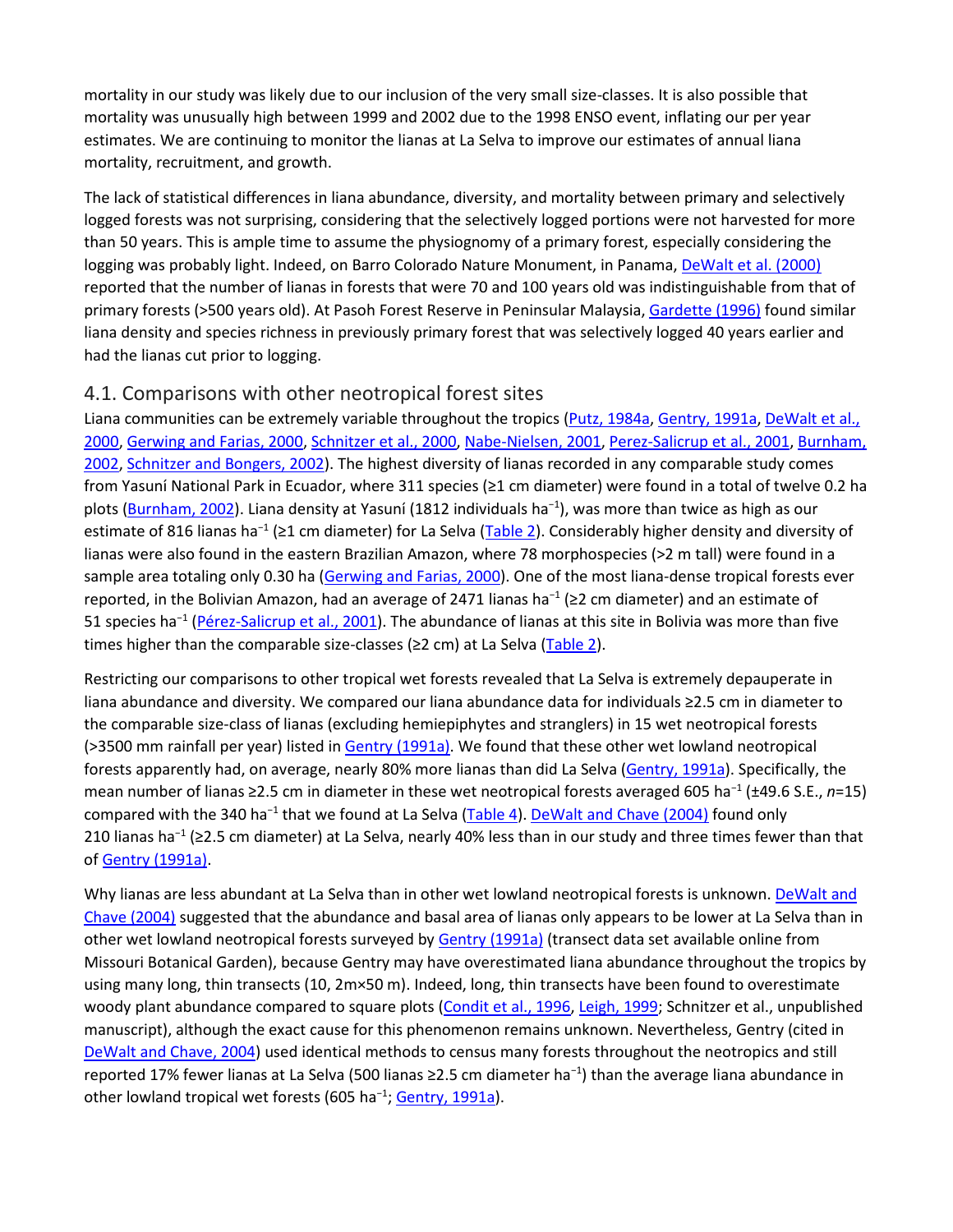Lianas may be more abundant in seasonally dry forests than in wet forests [\(Gentry, 1991a\)](https://www.sciencedirect.com/science/article/pii/S0378112703004638?via%3Dihub#BIB11). The mechanisms responsible for this pattern are still unclear, although here we present three potential hypotheses. (1) The presence of palms. It is possible that lianas do not regenerate well under the dense shade cast by palms, which are abundant in wet forests such as La Selva [\(Hartshorn and Hammel, 1994\)](https://www.sciencedirect.com/science/article/pii/S0378112703004638?via%3Dihub#BIB14)[. Putz \(1984b\)](https://www.sciencedirect.com/science/article/pii/S0378112703004638?via%3Dihub#BIB29) suggested that palms were adept at shedding lianas, which may also be a factor in the paucity of lianas in forests with high palm abundance. (2) The presence of epiphytes[. Hartshorn and Hammel \(1994\)](https://www.sciencedirect.com/science/article/pii/S0378112703004638?via%3Dihub#BIB14) suggested that the high abundance of epiphytes and stranglers in wet forests may displace lianas. (3) Competition for soil moisture. Lianas may compete better in seasonal forests, where soil moisture is lacking for part of the year because lianas can readily access water throughout the dry season [\(Restom and Nepstad, 2001,](https://www.sciencedirect.com/science/article/pii/S0378112703004638?via%3Dihub#BIB32) [Schnitzer and Bongers, 2002,](https://www.sciencedirect.com/science/article/pii/S0378112703004638?via%3Dihub#BIB35) [Restom and](https://www.sciencedirect.com/science/article/pii/S0378112703004638?via%3Dihub#BIB33)  [Nepstad, 2003;](https://www.sciencedirect.com/science/article/pii/S0378112703004638?via%3Dihub#BIB33) Schnitzer, unpublished manuscript). These three hypotheses are not mutually exclusive and further studies are necessary to understand the mechanisms responsible for the distribution of lianas throughout the tropics.

## Acknowledgements

We thank G. Vega and S. Letcher for assistance with taxonomic identification. D.A. Clark and D.B. Clark provided insightful comments on the nature of lianas at La Selva. We also thank S. DeWalt and S. Wilson-Hilman for help setting up the plots and R. Vargas, R. Matlock and E. Notman for their involvement with the Research Experience for Undergraduates (REU) program. We further thank the REU students for their comments and contributions. Comments by S. DeWalt, F. Putz, and J. Wright significantly improved this manuscript. This research was made possible by funding from the Andrew Mellon Foundation Research Awards in Tropical Biology and the National Science Foundation.

## Appendix A.

Complete list of climbing and standing lianas (apparent genets ≥0.2 cm DBH) identified over the total 0.78 ha area (nine 24m×36 m plots), including the number of lianas, their relative density, density per hectare, and percent annual mortality.

| Family           | <b>Species</b>       | Number of<br>lianas (0.78 ha <sup>-1</sup> ) | Relative<br>density (%) | Liana<br>density | Percent<br>mortality (per |
|------------------|----------------------|----------------------------------------------|-------------------------|------------------|---------------------------|
|                  |                      |                                              |                         | $(ha^{-1})$      | year)                     |
| Acanthaceae      | Mendoncia gracilis   | 5                                            | 0.4                     | 6.4              | 17.56                     |
| Acanthaceae      | Mendoncia retusa     | 1                                            | 0.1                     | 1.3              | 29.27                     |
| Acanthaceae      | Mendoncia tonduzii   | $\overline{2}$                               | 0.2                     | 2.6              | 0.00                      |
| Apocynaceae      | Forsteronia sp.      | 45                                           | 3.9                     | 57.9             | 12.36                     |
| Apocynaceae      | Odontadenia          | 9                                            | 0.8                     | 11.6             | 16.26                     |
|                  | cognata              |                                              |                         |                  |                           |
| Apocynaceae      | Odontadenia          | $\overline{4}$                               | 0.3                     | 5.1              | 0.00                      |
|                  | macrantha            |                                              |                         |                  |                           |
| Araceae          | Heteropsis sp.       | $\mathbf{1}$                                 | 0.1                     | 1.3              | 29.27                     |
| Arecaceae        | Desmoncus            | 5                                            | 0.4                     | 6.4              | 11.71                     |
|                  | <i>costaricensis</i> |                                              |                         |                  |                           |
| Aristolochiaceae | Aristolochia         | 20                                           | 1.7                     | 25.7             | 5.85                      |
|                  | constricta           |                                              |                         |                  |                           |
| Bignoniaceae     | Anemopaegma          | 3                                            | 0.3                     | 3.9              | 19.51                     |
|                  | crysoleucum          |                                              |                         |                  |                           |
| Bignoniaceae     | Anemopaegma          | $\overline{2}$                               | 0.2                     | 2.6              | 0.00                      |
|                  | orbiculatum          |                                              |                         |                  |                           |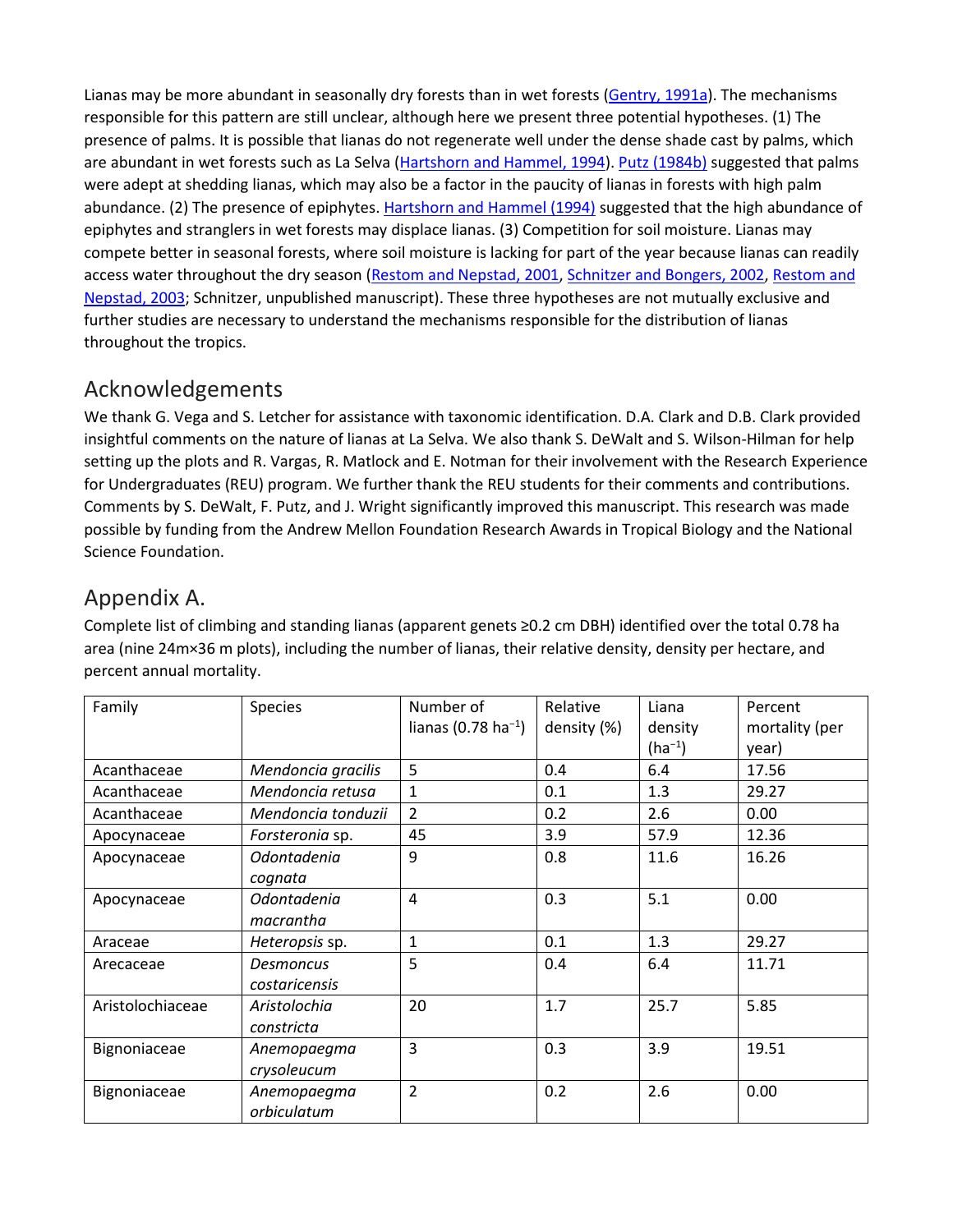| Bignoniaceae    | Anemopaegma<br>reticulatum | $\mathbf{1}$   | 0.1  | 1.3   | 0.00  |
|-----------------|----------------------------|----------------|------|-------|-------|
| Bignoniaceae    | Callychlamis<br>latifolia  | $\overline{4}$ | 0.3  | 5.1   | 7.32  |
| Bignoniaceae    | Mussatia<br>hyacinthina    | 40             | 3.4  | 51.4  | 4.39  |
| Bignoniaceae    | P. pyramidata              | 85             | 7.3  | 109.3 | 8.95  |
| Compositae      | Mikania leiostachya        | $\mathbf{1}$   | 0.1  | 1.3   | 0.00  |
| (Asteraceae)    |                            |                |      |       |       |
| Compositae      | Piptocarpha                | $\overline{4}$ | 0.3  | 5.1   | 7.32  |
| (Asteraceae)    | poeppigiana                |                |      |       |       |
| Connaraceae     | Rourea glabra              | 3              | 0.3  | 3.9   | 0.00  |
| Connaraceae     | Rourea suerrensis          | 8              | 0.7  | 10.3  | 7.32  |
| Convolvulaceae  | Dicranostyles ampla        | 22             | 1.9  | 28.3  | 5.32  |
| Convolvulaceae  | Maripa                     | 8              | 0.7  | 10.3  | 7.32  |
|                 | nicaraguensis              |                |      |       |       |
| Cucurbitaceae   | Psiguria                   | 8              | 0.7  | 10.3  | 7.32  |
|                 | warscewiczii               |                |      |       |       |
| Dichapetalaceae | Dichapetalum               | $\overline{7}$ | 0.6  | 9.0   | 4.18  |
|                 | stipulatum                 |                |      |       |       |
| Dilleniaceae    | Davilla sp.                | 35             | 3.0  | 45.0  | 8.36  |
| Dilleniaceae    | D. nitida                  | 92             | 7.9  | 118.3 | 10.50 |
| Dilleniaceae    | Doliocarpus                | 36             | 3.1  | 46.3  | 9.76  |
|                 | coriaceus                  |                |      |       |       |
| Dilleniaceae    | D. dentatus                | 70             | 6.0  | 90.0  | 8.78  |
| Euphorbiaceae   | Adelia triloba             | $\overline{2}$ | 0.2  | 2.6   | 0.00  |
| Euphorbiaceae   | Omphalea diandra           | $\overline{2}$ | 0.2  | 2.6   | 0.00  |
| Euphorbiaceae   | Plukenetia stipellata      | $\mathbf{1}$   | 0.1  | 1.3   | 29.27 |
| Fabaceae        | Bauhinia guianensis        | 9              | 0.8  | 11.6  | 0.00  |
| Fabaceae        | Machaerium                 | $\mathbf{1}$   | 0.1  | 1.3   | 0.00  |
|                 | floribundum                |                |      |       |       |
| Fabaceae        | Machaerium                 | $\overline{2}$ | 0.2  | 2.6   | 14.63 |
|                 | seemannii                  |                |      |       |       |
| Gnetaceae       | Gnetum-leyboldii           | $\overline{2}$ | 0.2  | 2.6   | 14.63 |
| Loganiaceae     | Strychnos sp.              | $\mathbf{1}$   | 0.1  | 1.3   | 0.00  |
| Malpighiaceae   | Hiraea smilacina           | 3              | 0.3  | 3.9   | 19.51 |
| Malpighiaceae   | Hiraea sp.                 | $\mathbf{1}$   | 0.1  | 1.3   | 29.27 |
| Malpighiaceae   | Stigmaphyllom              | $\mathbf{1}$   | 0.1  | 1.3   | 29.27 |
|                 | lindenianum                |                |      |       |       |
| Olacaceae       | Heisteria scandens         | 49             | 4.2  | 63.0  | 5.97  |
| Phytolaccaceae  | Trichostigma               | $\overline{2}$ | 0.2  | 2.6   | 14.63 |
|                 | polyandrum                 |                |      |       |       |
| Piperaceae      | Piper                      | 6              | 0.5  | 7.7   | 0.00  |
|                 | multiplinervium            |                |      |       |       |
| Piperaceae      | Sarcorhachis               | $\overline{7}$ | 0.6  | 9.0   | 4.18  |
|                 | naranjoana                 |                |      |       |       |
| Polygalaceae    | M. aculeata                | 198            | 17.1 | 254.6 | 3.40  |
| Polygonaceae    | Coccoloba sp.              | $\overline{7}$ | 0.6  | 9.0   | 8.36  |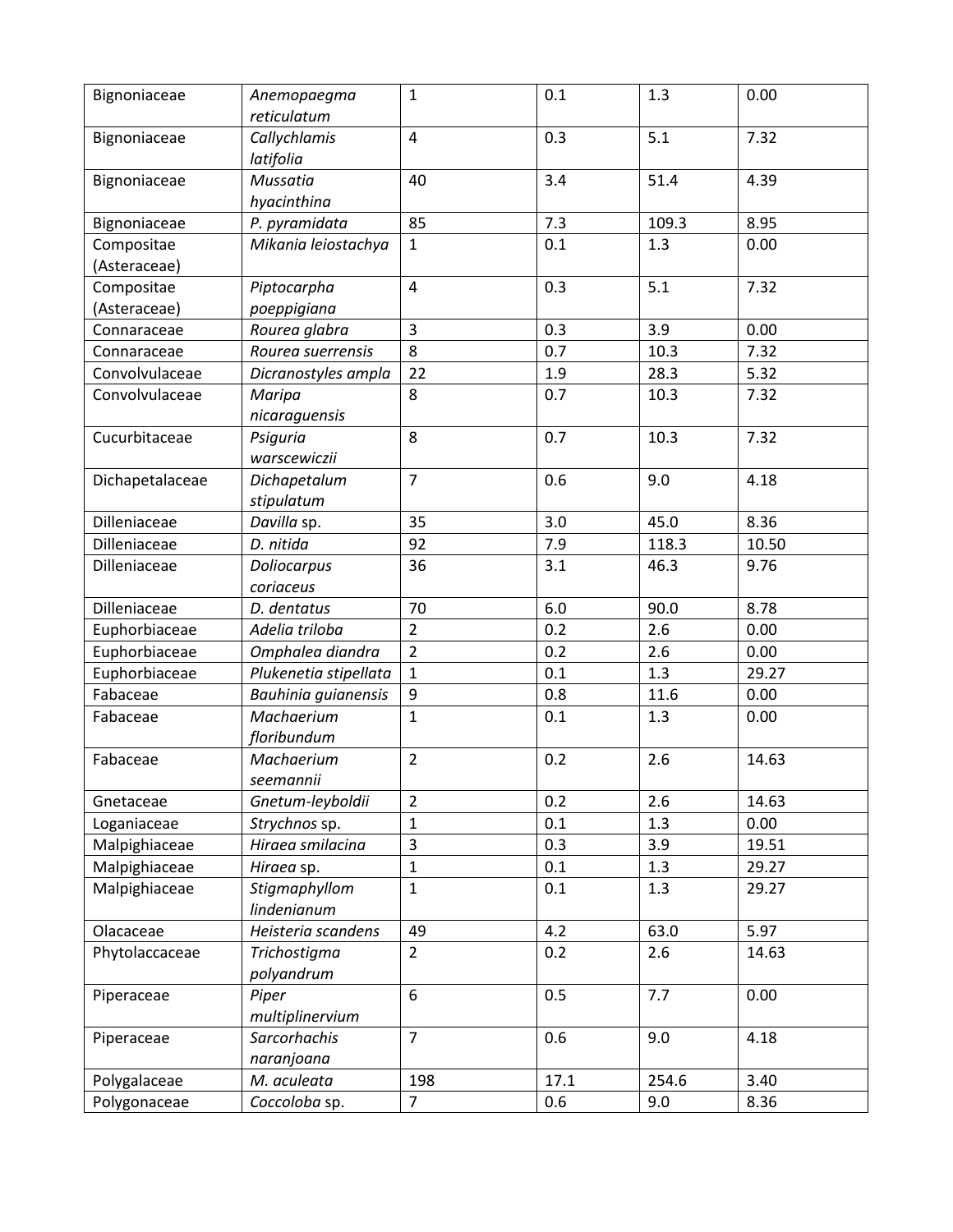| Polypodiaceae    | Salpichlaena         | 14             | 1.2   | 18.0   | 25.09 |
|------------------|----------------------|----------------|-------|--------|-------|
|                  | volubilis            |                |       |        |       |
| Rubiaceae        | Randia altiscandens  | 4              | 0.3   | 5.1    | 0.00  |
| Sapindaceae      | Paullinia baileyi    | $\mathbf{1}$   | 0.1   | 1.3    | 0.00  |
| Sapindaceae      | Paullinia            | 70             | 6.0   | 90.0   | 7.94  |
|                  | granatensis          |                |       |        |       |
| Sapindaceae      | Paullinia fibrigera  | 1              | 0.1   | 1.3    | 0.00  |
| Sapindaceae      | Paullinia fuscescens | 24             | 2.1   | 30.9   | 8.54  |
| Sapindaceae      | Paullinia pinnata    | 20             | 1.7   | 25.7   | 7.32  |
| Sapindaceae      | Paullinia robusta    | $\mathbf{1}$   | 0.1   | 1.3    | 0.00  |
| Sapindaceae      | Paullinia            | $\mathbf{1}$   | 0.1   | 1.3    | 0.00  |
|                  | serjaniaefolia       |                |       |        |       |
| Scrophulariaceae | Schlegelia sp.       | 3              | 0.3   | 3.9    | 19.51 |
| Scrophulariaceae | Schlegelia sulfurea  | 5              | 0.4   | 6.4    | 0.00  |
| Smilacaceae      | S. domingensis       | 38             | 3.3   | 48.9   | 7.70  |
| Smilacaceae      | Smilax mollis        | $\overline{2}$ | 0.2   | 2.6    | 29.27 |
| Smilacaceae      | Smilax sp.           | 20             | 1.7   | 25.7   | 14.63 |
| Solanaceae       | Solanum              | $\mathbf{1}$   | 0.1   | 1.3    | 0.00  |
|                  | siparunoides         |                |       |        |       |
| Verbenaceae      | Aegiphila            | 5              | 0.4   | 6.4    | 0.00  |
|                  | cephalophora         |                |       |        |       |
| Unidentified     | Unidentified         | 136            | 11.7  | 174.9  | 24.53 |
|                  |                      |                |       |        |       |
| Totals           |                      | 1161           | 100.0 | 1493.1 | 9.66  |

### References

[Burnham, 2002](https://www.sciencedirect.com/science/article/pii/S0378112703004638?via%3Dihub#bBIB1) R.J. Burnham **Dominance, diversity and distribution of lianas in Yansunı, Ecuador: who is on ́ top?** J. Trop. Ecol., 18 (2002), pp. 845-864

[Clark, 1994](https://www.sciencedirect.com/science/article/pii/S0378112703004638?via%3Dihub#bBIB2) Clark, D.A., 1994. Plant demography. In: McDade, L.A., Bawa, K.S., Hespenheide, H.A., Harthsorn, G.S. (Eds.), La Selva: Ecology and Natural History of a Neotropical Rainforest. The University of Chicago Press, Chicago, IL, USA, pp. 90–105.

[Clark and Clark, 1990](https://www.sciencedirect.com/science/article/pii/S0378112703004638?via%3Dihub#bBIB3) D.B. Clark, D.A. Clark **Distribution and effects on tree growth of lianas and woody hemiepiphytes in a Costa Rican tropical wet forest** J. Trop. Ecol., 6 (1990), pp. 321-331

[Colwell, 2000](https://www.sciencedirect.com/science/article/pii/S0378112703004638?via%3Dihub#bBIB4) Colwell, R.K., 2000. EstimateS, Statistical Estimation of Species Richness and Shared Species from Samples, Version 6.0b1[. http://viceroy.eeb.uconn.edu/estimates.](http://viceroy.eeb.uconn.edu/estimates)

[Condit et al., 1996](https://www.sciencedirect.com/science/article/pii/S0378112703004638?via%3Dihub#bBIB5) R. Condit, S.P. Hubbell, J.V. Lafrankie, R. Sukumar, N. Manokaran, R.B. Foster, P.S. Ashton

**Species–area and species–individual relationships for tropical trees: a comparison of three 50-ha plots** J. Ecol., 84 (1996), pp. 549-562

[Croat, 1978](https://www.sciencedirect.com/science/article/pii/S0378112703004638?via%3Dihub#bBIB6) Croat, T.B., 1978. Flora of Barro Colorado Island. Stanford University Press. Stanford, CA, USA.

[DeWalt and Chave, 2004](https://www.sciencedirect.com/science/article/pii/S0378112703004638?via%3Dihub#bBIB7) DeWalt, S.J., Chave, J., 2004. Structure and biomass of four lowland Neotropical forests. Biotropica, in press.

[DeWalt et al., 2000](https://www.sciencedirect.com/science/article/pii/S0378112703004638?via%3Dihub#bBIB8) S.J. DeWalt, S.A. Schnitzer, J.S. Denslow **Density and diversity of lianas along a chronosequence in a central Panamanian lowland forest** J. Trop. Ecol., 16 (2000), pp. 1-19

[Gardette, 1996](https://www.sciencedirect.com/science/article/pii/S0378112703004638?via%3Dihub#bBIB9) Gardette, E., 1996. The effect of selective timber logging on the diversity of woody climbers at Pasoh. In: Lee, S.S., May, D.Y., Gould, I.D., Bishop, J. (Eds.), Conservation, Management and

Development of Forest Resources. Forest Research Institute, Kepong, Malaysia, pp. 115–126.

[Gentry, 1982](https://www.sciencedirect.com/science/article/pii/S0378112703004638?via%3Dihub#bBIB10) A.H. Gentry **Patterns of neotropical plant species diversity** Evol. Biol., 15 (1982), pp. 1-84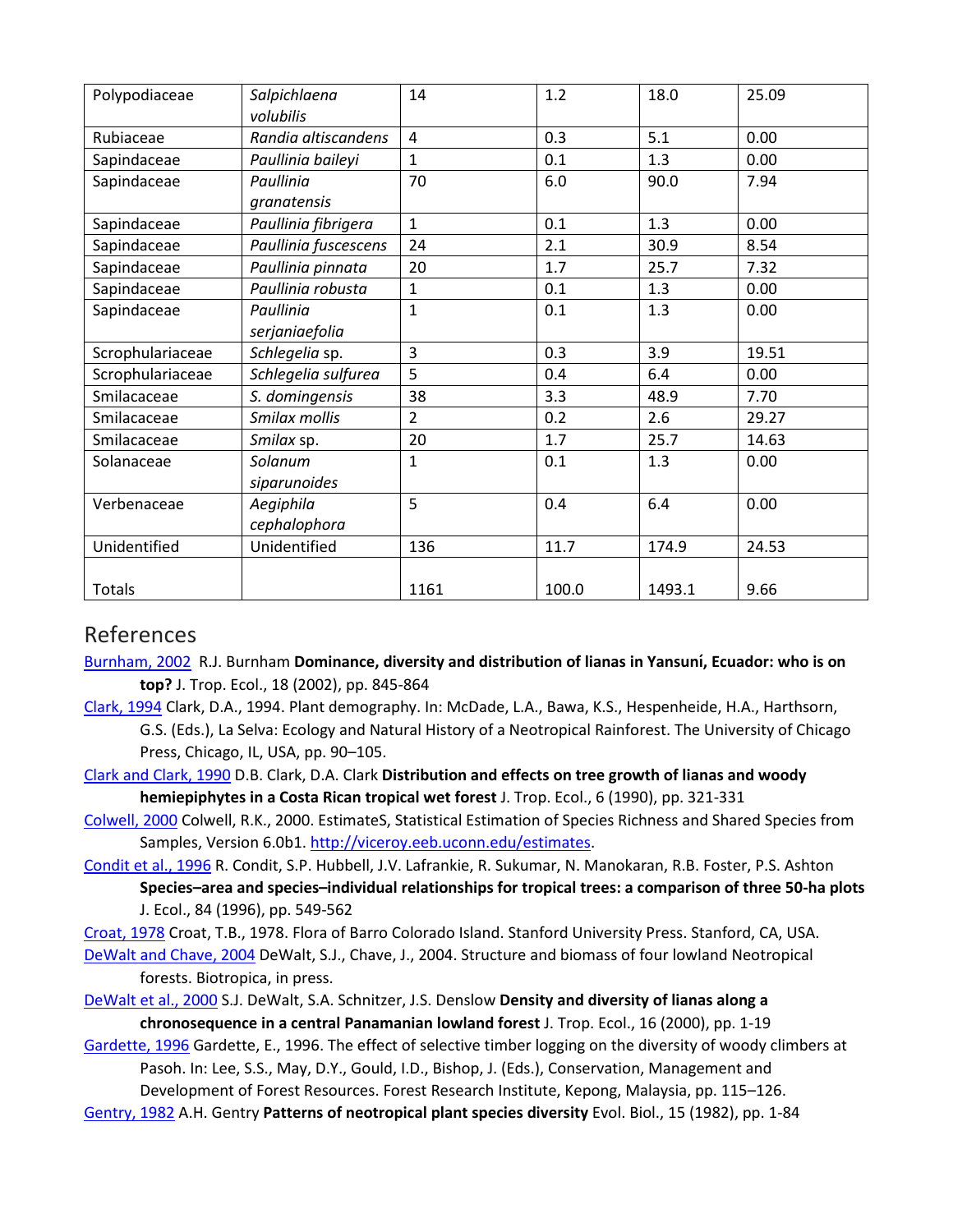[Gentry, 1991a](https://www.sciencedirect.com/science/article/pii/S0378112703004638?via%3Dihub#bBIB11) Gentry, A.H., 1991a. The distribution and evolution of climbing plants. In: Putz, F.E., Mooney, H.A. (Eds.), The Biology of Vines. Cambridge University Press, Cambridge, UK, pp. 3–49.

[Gentry, 1991b](https://www.sciencedirect.com/science/article/pii/S0378112703004638?via%3Dihub#bBIB12) Gentry, A.H., 1991b. Breeding and dispersal systems of lianas. In: Putz, F.E., Mooney, H.A. (Eds.), The Biology of Vines. Cambridge University Press, Cambridge, UK, pp. 393–423.

[Gerwing and Farias, 2000](https://www.sciencedirect.com/science/article/pii/S0378112703004638?via%3Dihub#bBIB13) J.J. Gerwing, D.L. Farias **Integrating liana abundance and forest stature into an estimate of total aboveground biomass for an eastern Amazonian forest** J. Trop. Ecol., 16 (2000), pp. 327-335

[Hartshorn and Hammel, 1994](https://www.sciencedirect.com/science/article/pii/S0378112703004638?via%3Dihub#bBIB14) Hartshorn, G.S., Hammel, B.E., 1994. Vegetation types and floristic patters. In: McDade, L.A., Bawa, K.S., Hespenheide, H.A., Harthsorn, G.S. (Eds.), La Selva: Ecology and Natural History of a Neotropical Rainforest. The University of Chicago Press, Chicago, IL, USA, pp. 73–89.

[Holdridge et al., 1971](https://www.sciencedirect.com/science/article/pii/S0378112703004638?via%3Dihub#bBIB15) Holdridge, L.R., Grenke, W.C., Hatheway, W.H., Liang, T., Tosi Jr., J.A., 1971. Forest Environments in Tropical Life Zones. Pergamon Press. New York, NY, USA.

[Horvitz and Koop, 2001](https://www.sciencedirect.com/science/article/pii/S0378112703004638?via%3Dihub#bBIB16) C.C. Horvitz, A. Koop **Removal of nonnative vines and post-hurricane recruitment in tropical hardwood forests of Florida** Biotropica, 33 (2001), pp. 268-281

[Laurance et al., 2001](https://www.sciencedirect.com/science/article/pii/S0378112703004638?via%3Dihub#bBIB17) W.F. Laurance, D. Pérez-Salicrup, P. DeLamonica, P.M. Fernside, S. D'Angelo, A. Jerozolinski, L. Pohl, T.E. Lovejoy **Rainforest fragmentation and the structure of Amazonian liana communities** Ecology, 82 (2001), pp. 105-116

[Leigh, 1999](https://www.sciencedirect.com/science/article/pii/S0378112703004638?via%3Dihub#bBIB18) Leigh, E.G., 1999. Tropical Forest Ecology: A View from Barro Colorado Island. Oxford University Press, Oxford, UK.

[Magurran, 1988](https://www.sciencedirect.com/science/article/pii/S0378112703004638?via%3Dihub#bBIB19) Magurran, A.E., 1988. Ecological Diversity and Its Measure. Princeton University Press. Princeton, NJ, USA.

[McDade and Hartshorn, 1994](https://www.sciencedirect.com/science/article/pii/S0378112703004638?via%3Dihub#bBIB20) McDade, L.A., Hartshorn, G.S., 1994. La Selva Biological Station. In: McDade, L.A., Bawa, K.S., Hespenheide, H.A., Harthsorn, G.S. (Eds.), La Selva: Ecology and Natural History of a Neotropical Rainforest. The University of Chicago Press, Chicago, IL, USA, pp. 6–14.

[McDade et al., 1994](https://www.sciencedirect.com/science/article/pii/S0378112703004638?via%3Dihub#bBIB21) McDade, L.A., Bawa, K.S., Hespenheide, H.A., Hartshorn, G.S. (Eds.),. 1994. La Selva: Ecology and Natural History of a Neotropical Rainforest. The University of Chicago Press, Chicago, IL, USA.

[Nabe-Nielsen, 2001](https://www.sciencedirect.com/science/article/pii/S0378112703004638?via%3Dihub#bBIB22) J. Nabe-Nielsen **Diversity and distribution of lianas in a neotropical rain forest, Yasunı́ National Park, Ecuador** J. Trop. Ecol., 17 (2001), pp. 1-19

[Perez-Salicrup and Barker, 2000](https://www.sciencedirect.com/science/article/pii/S0378112703004638?via%3Dihub#bBIB23) D.R. Pérez-Salicrup, M.G. Barker **Effect of liana cutting on water potential and growth of** *Senna multijuga* **(Caesalpiniodae) trees in a Bolivian tropical forest** Oecologia, 124 (2000), pp. 369-475

[Perez-Salicrup et al., 2001](https://www.sciencedirect.com/science/article/pii/S0378112703004638?via%3Dihub#bBIB24) D.R. Pérez-Salicrup, V.L. Sork, F.E. Putz **Lianas and trees in a liana forest of Amazonian Bolivia** Biotropica, 33 (2001), pp. 34-47

[Phillips and Gentry, 1994](https://www.sciencedirect.com/science/article/pii/S0378112703004638?via%3Dihub#bBIB25) O.L. Phillips, A.H. Gentry **Increasing turnover through time in tropical forests** Science, 263 (1994), pp. 954-957

[Phillips et al., 2002](https://www.sciencedirect.com/science/article/pii/S0378112703004638?via%3Dihub#bBIB26) O.L. Phillips, R.V. Martinez, L. Arroyo, T.R. Baker, T. Killeen, S.L. Lewis, Y. Malhi, A.M. Mendoza, D. Neill, P.N. Vargas, M. Alexiades, C. Ceron, A. Di Fiore, T. Erwin, A. Jardim, W. Palacios, M. Saldias, B. Vinceti **Increasing dominance of large lianas in Amazonian forests** Nature, 418 (2002), pp. 770-774

[Powers and Lerdau, in review](https://www.sciencedirect.com/science/article/pii/S0378112703004638?via%3Dihub#bBIB27) Powers, J.S., Lerdau, M.T., in review. Soil fertility and root biomass within and among four neotropical rain forests. Ecology, submitted by publication.

[Putz, 1984a](https://www.sciencedirect.com/science/article/pii/S0378112703004638?via%3Dihub#bBIB28) F.E. Putz **Natural history of lianas on Barro Colorado Island, Panama** Ecology, 65 (1984), pp. 1713- 1724

[Putz, 1984b](https://www.sciencedirect.com/science/article/pii/S0378112703004638?via%3Dihub#bBIB29) F.E. Putz **How trees avoid and shed lianas** Biotropica, 16 (1984), pp. 19-23

[Putz, 1990](https://www.sciencedirect.com/science/article/pii/S0378112703004638?via%3Dihub#bBIB30) F.E. Putz **Liana stem diameter growth and mortality rates on Barro Colorado Island, Panama** Biotropica, 22 (1990), pp. 103-105